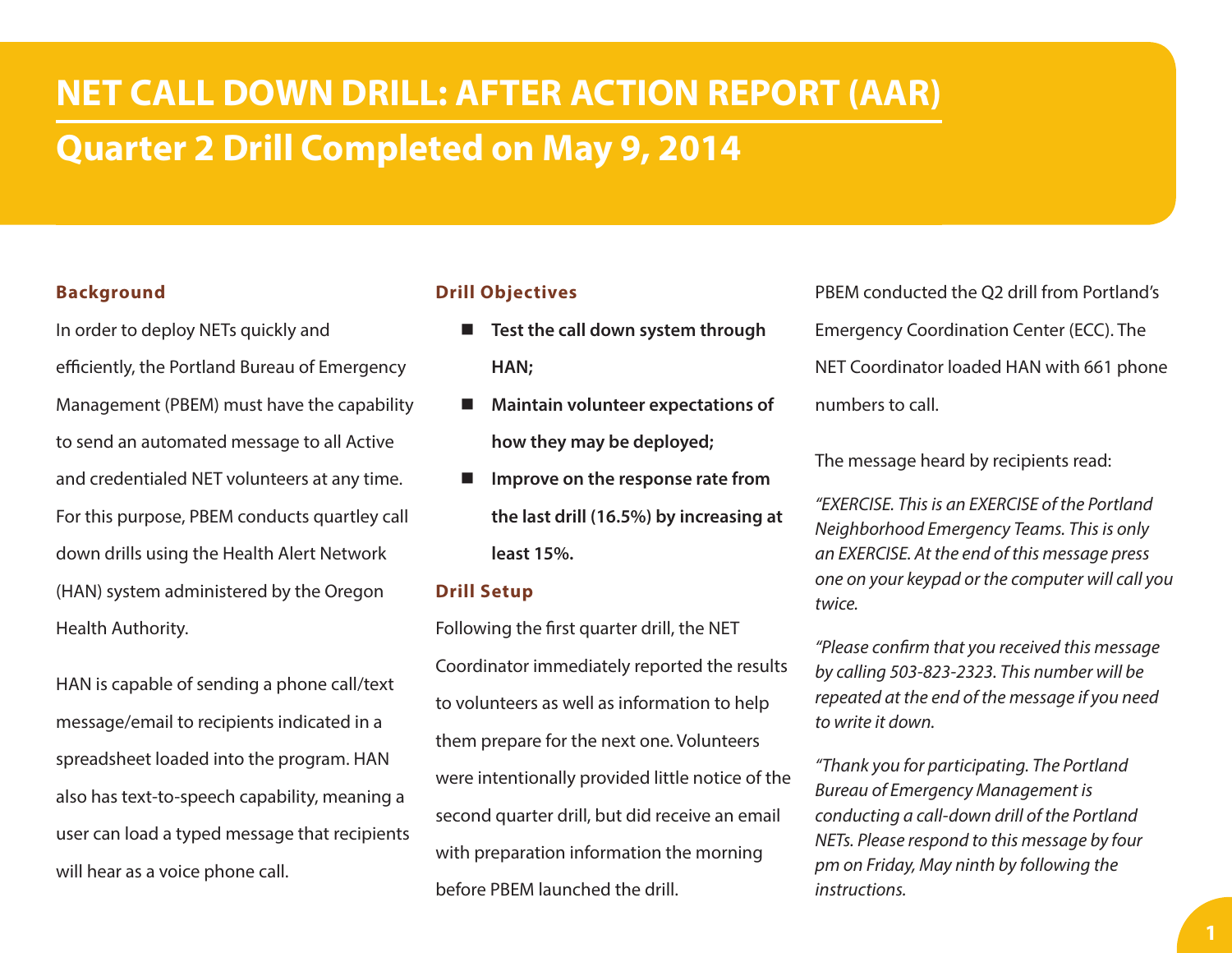# **NET CALL DOWN DRILL AAR: 2014 Q2 drill**

*"Please confirm that you have received this message by calling 503-823-2323. A PBEM representative will take your call or you will receive a recording asking you for the following information: your name,the date and time, and your NET affiliation.*

*"Thank you again for participating. End of exercise. "*

The NET Coordinator divided the list of 661 phone numbers into four "waves" to call between 14:00 and 15:40. Waves were distributed as follows:

| <b>Time</b> | # of phone numbers |
|-------------|--------------------|
| 14:41:13    | 165                |
| 14:56:16    | 165                |
| 15:23:19    | 165                |
| 15:40:41    | 166                |

HAN attempted every phone number inside of an hour either once or twice.

#### **Results**

**Of the 661 numbers called, 329 volunteers (50%) returned the call to the ECC and confirmed receipt.** This is a substantive improvement over the 16.5% call back rate of the Q1 drill.

The call reports generated by HAN do not reflect the same number because, as with the previous drill, not every volunteer pressed "1" on their phone at the end of the call. Nonetheless, the call report can help explain why not every volunteer was able to call in (see sidebar). The call status for each individual volunteer is attached to the end of this AAR.

### **Goals for Next Call Down Drill (Q3)**

- Test response rate of call returns **when volunteers receive no prior notification of drill.**
- Attempt to reach Active volunteers by **text message as well as voice.**

**Line Failure** Q1: 3 (1%) Q2: 22 (3%) A difficult problem to diagnose precisely; it probably means the number was bad or a voicemail message interfered with the call.

**Reached Maximum Attempts** Q1: 43 (7%)  $Q2: 1 (>1%)$ This means that HAN attempted calling the number as many times as programmed (either once or twice for the Q2 drill).

## **No Answer** Q1: 488 (84%) Q2: 442 (67%) HAN reached voicemail, *or* the call was picked up but the recipient did not press "1" to confirm to HAN that the call was received.

**Message Received** Q1: 50 (9%) Q2: 192 (29%) Means that HAN called the number, and the recipient pressed "1" at the end of the message to confirm the call.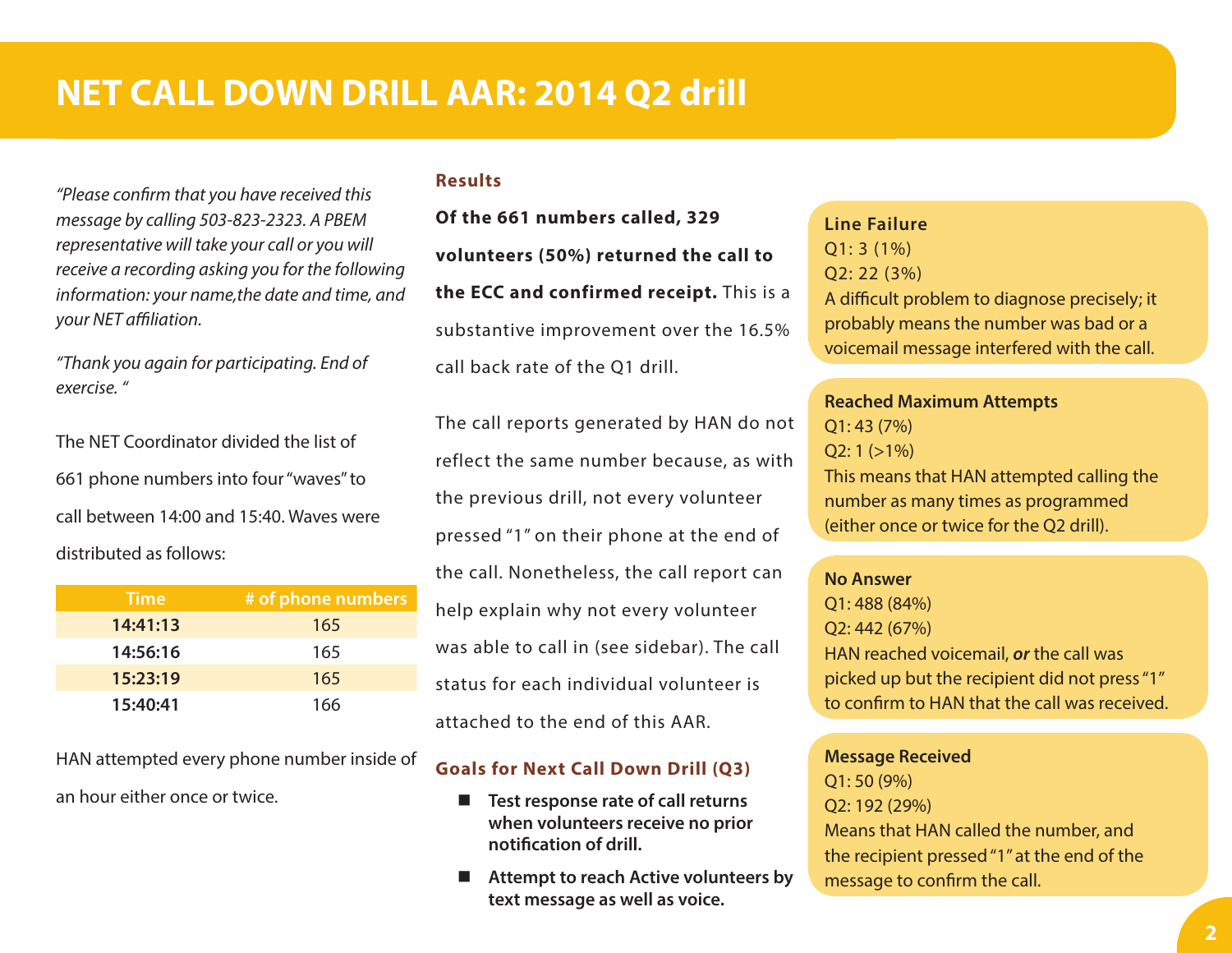| <b>Last Name</b>    | <b>First Name</b> | <b>Status</b> | <b>Reason</b>                  | <b>Attempts</b> | <b>Updated</b> |
|---------------------|-------------------|---------------|--------------------------------|-----------------|----------------|
| Abel                | Jerian            | Attempted     | No answer or no digits entered | $\overline{2}$  | 5/9/2014 15:00 |
| Acaster             | Martin            | Attempted     | No answer or no digits entered | $\overline{2}$  | 5/9/2014 15:00 |
| Agnew               | <b>Nicole</b>     | Attempted     | No answer or no digits entered | $\overline{2}$  | 5/9/2014 15:00 |
| Alqam               | Fayzeh            | Confirmed     | Message received               | $\mathbf{1}$    | 5/9/2014 14:46 |
| Altizer             | Tonia             | Attempted     | No answer or no digits entered | $\overline{a}$  | 5/9/2014 15:00 |
| Amato               | Steven            | Confirmed     | Message received               | $\mathbf{1}$    | 5/9/2014 14:46 |
| Anderson            | William           | Attempted     | No answer or no digits entered | $\overline{a}$  | 5/9/2014 15:00 |
| Ansbro              | Padraic           | Attempted     | No answer or no digits entered | $\overline{2}$  | 5/9/2014 15:00 |
| Arntz               | William           | Confirmed     | Message received               | $\mathbf{1}$    | 5/9/2014 14:46 |
| Assur               | Kariann           | Attempted     | No answer or no digits entered | $\overline{2}$  | 5/9/2014 15:00 |
| <b>Assur</b>        | Ted               | Attempted     | No answer or no digits entered | $\overline{2}$  | 5/9/2014 15:00 |
| <b>Baack</b>        | Don               | Confirmed     | Message received               | $\mathbf{1}$    | 5/9/2014 14:46 |
| <b>Baas</b>         | Graham            | Attempted     | No answer or no digits entered | $\overline{2}$  | 5/9/2014 15:00 |
| Bader               | Caroline          | Confirmed     | Message received               | $\overline{2}$  | 5/9/2014 15:00 |
| <b>Balducci</b>     | Daniel            | Attempted     | No answer or no digits entered | $\overline{2}$  | 5/9/2014 15:00 |
| Balduzzi            | Elena             | Attempted     | No answer or no digits entered | $\overline{2}$  | 5/9/2014 15:00 |
| <b>Barbur</b>       | Paul              | Attempted     | No answer or no digits entered | $\overline{2}$  | 5/9/2014 15:00 |
| <b>Barnes</b>       | Thomas            | Attempted     | No answer or no digits entered | $\overline{2}$  | 5/9/2014 15:00 |
| <b>Barnes-Light</b> | Patricia          | Attempted     | No answer or no digits entered | $\overline{2}$  | 5/9/2014 15:00 |
| Baron               | Stephen           | Attempted     | No answer or no digits entered | $\overline{2}$  | 5/9/2014 15:00 |
| <b>Bartlett</b>     | John              | Confirmed     | Message received               | $\mathbf{1}$    | 5/9/2014 14:46 |
| Bartley             | John              | Attempted     | No answer or no digits entered | $\overline{2}$  | 5/9/2014 15:00 |
| Baumgardner         | Susan             | Confirmed     | Message received               | $\mathbf{1}$    | 5/9/2014 14:46 |
| Beaston             | John              | Confirmed     | Message received               | $\mathbf{1}$    | 5/9/2014 14:46 |
| <b>Beck</b>         | Adam              | Attempted     | No answer or no digits entered | $\overline{2}$  | 5/9/2014 15:00 |
| <b>Beck</b>         | Dajah             | Attempted     | No answer or no digits entered | $\overline{2}$  | 5/9/2014 15:00 |
| <b>Beckman</b>      | Andrew            | Attempted     | No answer or no digits entered | $\overline{2}$  | 5/9/2014 15:00 |
| Beil                | Kurt              | Attempted     | No answer or no digits entered | $\overline{2}$  | 5/9/2014 15:00 |
| Bell                | <b>Barbara</b>    | Attempted     | No answer or no digits entered | $\overline{2}$  | 5/9/2014 15:00 |
| Bellerby            | Linda             | Confirmed     | Message received               | $\overline{2}$  | 5/9/2014 15:00 |
| <b>Besso</b>        | Sean              | Attempted     | No answer or no digits entered | $\overline{2}$  | 5/9/2014 15:00 |
| <b>Bittner</b>      | Addy              | Attempted     | No answer or no digits entered | $\overline{2}$  | 5/9/2014 15:00 |
| <b>Bixby</b>        | Mitch             | Attempted     | No answer or no digits entered | $\overline{2}$  | 5/9/2014 15:00 |
| Bjorge              | Kristine          | Confirmed     | Message received               | $\mathbf{1}$    | 5/9/2014 14:46 |
| <b>Blondell</b>     | Kathy             | Attempted     | No answer or no digits entered | $\overline{2}$  | 5/9/2014 15:00 |
| <b>Blum</b>         | Wendy             | Confirmed     | Message received               | 1               | 5/9/2014 14:46 |
| <b>Blunk</b>        | Joseph            | Attempted     | No answer or no digits entered | $\overline{2}$  | 5/9/2014 15:00 |
| Boe                 | David             | Attempted     | No answer or no digits entered | $\overline{2}$  | 5/9/2014 15:00 |
| <b>Boetsch</b>      | Alden             | Attempted     | No answer or no digits entered | $\overline{2}$  | 5/9/2014 15:00 |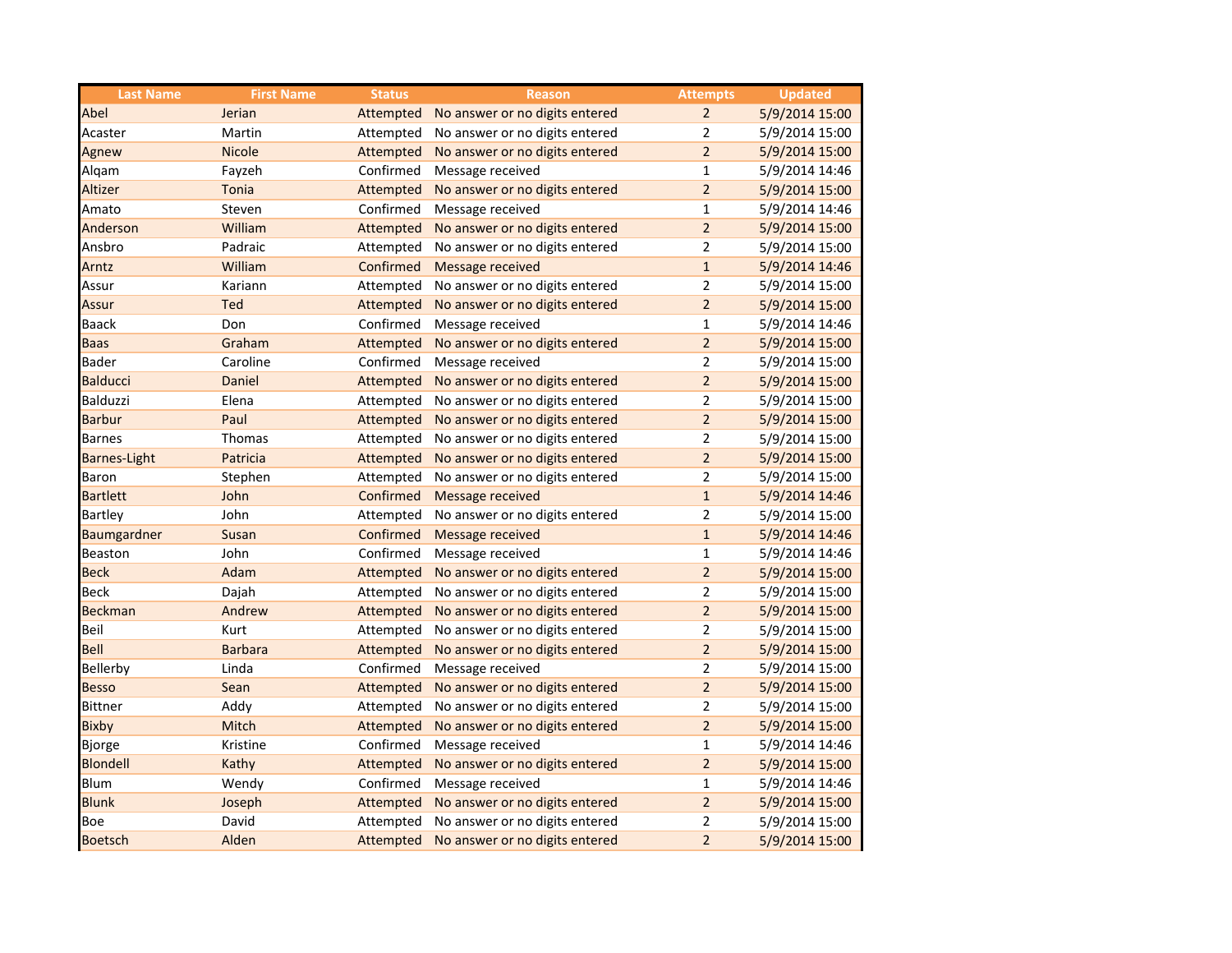| Bonella            | Randy          | Attempted | No answer or no digits entered | $\overline{2}$ | 5/9/2014 15:00 |
|--------------------|----------------|-----------|--------------------------------|----------------|----------------|
| <b>Bonner</b>      | Chris          | Attempted | No answer or no digits entered | $\overline{2}$ | 5/9/2014 15:00 |
| Bonner             | Kevin          | Attempted | No answer or no digits entered | $\overline{2}$ | 5/9/2014 15:00 |
| <b>Boscamp</b>     | <b>Douglas</b> | Attempted | No answer or no digits entered | $\overline{2}$ | 5/9/2014 15:00 |
| <b>Bostrom</b>     | Elizabeth      | Attempted | Line failure                   | $\overline{2}$ | 5/9/2014 15:00 |
| <b>Bostrom</b>     | Jon            | Attempted | No answer or no digits entered | $\overline{2}$ | 5/9/2014 15:00 |
| Bowen              | Adele          | Attempted | Line failure                   | $\overline{2}$ | 5/9/2014 15:00 |
| <b>Bowie</b>       | Sean           | Attempted | Line failure                   | $\overline{a}$ | 5/9/2014 15:00 |
| <b>Bowling</b>     | Ann            | Confirmed | Message received               | $\overline{2}$ | 5/9/2014 15:00 |
| <b>Braithwaite</b> | Ron            | Confirmed | Message received               | $\mathbf{1}$   | 5/9/2014 14:46 |
| <b>Bram</b>        | Alexander      | Attempted | No answer or no digits entered | $\mathbf 2$    | 5/9/2014 15:00 |
| <b>Brazil</b>      | Delilah        | Attempted | No answer or no digits entered | $\overline{2}$ | 5/9/2014 15:00 |
| <b>Bricca</b>      | Constantine    | Attempted | No answer or no digits entered | $\overline{2}$ | 5/9/2014 15:00 |
| <b>Brickey</b>     | Susan          | Attempted | No answer or no digits entered | $\overline{2}$ | 5/9/2014 15:00 |
| Brookman           | Barbara        | Confirmed | Message received               | $\mathbf{1}$   | 5/9/2014 14:46 |
| <b>Brounstein</b>  | Richard        | Attempted | No answer or no digits entered | $\overline{2}$ | 5/9/2014 15:00 |
| Brown              | Mike           | Attempted | No answer or no digits entered | $\overline{2}$ | 5/9/2014 15:00 |
| <b>Bruce</b>       | Carolyn        | Attempted | No answer or no digits entered | $\overline{2}$ | 5/9/2014 15:00 |
| <b>Bryant</b>      | Elizabeth Liz) | Attempted | No answer or no digits entered | $\mathbf 2$    | 5/9/2014 15:00 |
| <b>Bryden</b>      | Gregg          | Attempted | No answer or no digits entered | $\overline{2}$ | 5/9/2014 15:00 |
| <b>Buhl</b>        | Dana           | Confirmed | Message received               | $\mathbf{1}$   | 5/9/2014 14:46 |
| <b>Burgel</b>      | Bill           | Attempted | No answer or no digits entered | $\overline{2}$ | 5/9/2014 15:00 |
| <b>Burns</b>       | Susan          | Attempted | No answer or no digits entered | $\overline{2}$ | 5/9/2014 15:00 |
| <b>Burt</b>        | Aaron          | Confirmed | Message received               | $\mathbf{1}$   | 5/9/2014 14:46 |
| <b>Busch</b>       | Alice          | Confirmed | Message received               | $\mathbf 1$    | 5/9/2014 14:46 |
| <b>Bush</b>        | Kristel        | Attempted | No answer or no digits entered | $\overline{2}$ | 5/9/2014 15:00 |
| <b>Bybee</b>       | Linnard Louis) | Attempted | No answer or no digits entered | 2              | 5/9/2014 15:00 |
| <b>Byrnes</b>      | David          | Attempted | No answer or no digits entered | $\overline{2}$ | 5/9/2014 15:00 |
| Cahall             | Walker         | Attempted | No answer or no digits entered | $\overline{2}$ | 5/9/2014 15:00 |
| Callaghan          | Jennifer       | Attempted | No answer or no digits entered | $\overline{2}$ | 5/9/2014 15:00 |
| Camburn            | Maggie         | Attempted | No answer or no digits entered | $\overline{2}$ | 5/9/2014 15:00 |
| Canniff            | <b>Bridget</b> | Attempted | No answer or no digits entered | $\overline{2}$ | 5/9/2014 15:00 |
| Cannon             | William        | Attempted | No answer or no digits entered | $\mathbf 2$    | 5/9/2014 15:00 |
| Carmick            | Carol          | Attempted | No answer or no digits entered | $\overline{2}$ | 5/9/2014 15:00 |
| Carpenter          | Scott          | Attempted | No answer or no digits entered | $\overline{2}$ | 5/9/2014 15:00 |
| Carter             | T. Joseph      | Confirmed | Message received               | $\mathbf 1$    | 5/9/2014 14:46 |
| Carter             | Winthrop       | Attempted | No answer or no digits entered | $\overline{2}$ | 5/9/2014 15:00 |
| Carver             | Heather        | Confirmed | Message received               | $\overline{2}$ | 5/9/2014 15:00 |
| Casey              | James          | Confirmed | Message received               | $\overline{2}$ | 5/9/2014 15:00 |
| Cashion            | Nathan         | Attempted | No answer or no digits entered | $\overline{2}$ | 5/9/2014 15:00 |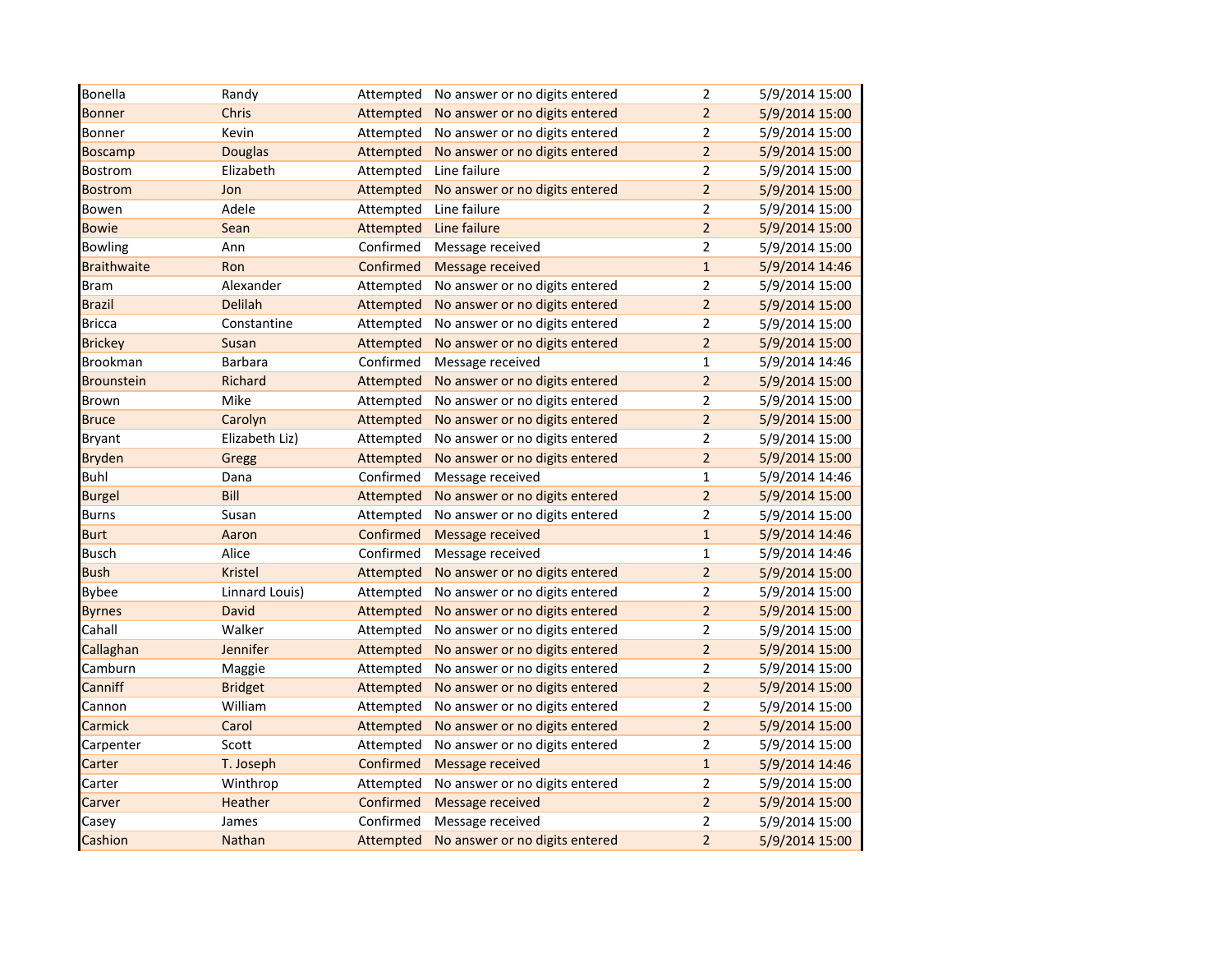| Cater               | Susan               | Attempted | No answer or no digits entered | $\overline{2}$ | 5/9/2014 15:00 |
|---------------------|---------------------|-----------|--------------------------------|----------------|----------------|
| <b>Chase Curtin</b> | Eden                | Attempted | No answer or no digits entered | $\overline{2}$ | 5/9/2014 15:00 |
| Chauncey            | Helen               | Attempted | No answer or no digits entered | $\overline{2}$ | 5/9/2014 15:00 |
| Cherry              | Gretchen            | Confirmed | Message received               | $\mathbf{1}$   | 5/9/2014 14:46 |
| Childers            | Hank                | Confirmed | Message received               | $\overline{2}$ | 5/9/2014 15:00 |
| Christie            | <b>Taiga</b>        | Confirmed | Message received               | $\mathbf{1}$   | 5/9/2014 14:46 |
| Christy             | Craig               | Attempted | No answer or no digits entered | $\overline{2}$ | 5/9/2014 15:00 |
| Clark               | Anne                | Confirmed | Message received               | $\mathbf{1}$   | 5/9/2014 14:46 |
| Clark               | Ben                 | Attempted | No answer or no digits entered | $\overline{2}$ | 5/9/2014 15:00 |
| Clark               | <b>Richard Tim)</b> | Attempted | No answer or no digits entered | $\overline{2}$ | 5/9/2014 15:00 |
| Clayton             | Julie               | Confirmed | Message received               | $\mathbf{1}$   | 5/9/2014 14:46 |
| Cloud               | Sandra              | Attempted | No answer or no digits entered | $\overline{2}$ | 5/9/2014 15:00 |
| Clutter             | Jan                 | Attempted | No answer or no digits entered | $\overline{2}$ | 5/9/2014 15:00 |
| Cochran             | Andrew              | Attempted | No answer or no digits entered | $\overline{2}$ | 5/9/2014 15:00 |
| Cochrane            | <b>Brian</b>        | Confirmed | Message received               | $\mathbf{1}$   | 5/9/2014 14:46 |
| Cohen               | Jeffrey             | Attempted | No answer or no digits entered | $\overline{2}$ | 5/9/2014 15:00 |
| Collins             | Lisa                | Attempted | No answer or no digits entered | $\overline{2}$ | 5/9/2014 15:00 |
| Conte               | Carrie              | Attempted | No answer or no digits entered | $\overline{2}$ | 5/9/2014 15:00 |
| Contini             | Joann               | Confirmed | Message received               | $\overline{2}$ | 5/9/2014 15:00 |
| Cooper              | Fredrick            | Confirmed | Message received               | $\overline{2}$ | 5/9/2014 15:00 |
| Cooper              | Joy                 | Attempted | No answer or no digits entered | $\overline{2}$ | 5/9/2014 15:00 |
| Cooper              | <b>Nicholas</b>     | Attempted | No answer or no digits entered | $\overline{a}$ | 5/9/2014 15:00 |
| Copenhaver          | Mary                | Attempted | No answer or no digits entered | $\overline{2}$ | 5/9/2014 15:00 |
| Corkum              | Ronald              | Attempted | No answer or no digits entered | $\overline{2}$ | 5/9/2014 15:00 |
| Courtney            | Steve               | Attempted | No answer or no digits entered | $\overline{2}$ | 5/9/2014 15:00 |
| Creelan             | Tyler               | Attempted | No answer or no digits entered | $\overline{2}$ | 5/9/2014 15:00 |
| Cress               | David               | Attempted | No answer or no digits entered | $\overline{2}$ | 5/9/2014 15:00 |
| <b>Cummins</b>      | Catherine           | Attempted | No answer or no digits entered | $\overline{a}$ | 5/9/2014 15:00 |
| Curryer             | Daryl               | Attempted | No answer or no digits entered | $\overline{c}$ | 5/9/2014 15:00 |
| Curtin              | <b>David</b>        | Attempted | No answer or no digits entered | $\overline{a}$ | 5/9/2014 15:00 |
| Damron              | Chelsie             | Attempted | No answer or no digits entered | $\overline{2}$ | 5/9/2014 15:00 |
| Danahy              | <b>Thomas</b>       | Attempted | No answer or no digits entered | $\overline{2}$ | 5/9/2014 15:00 |
| Davenport           | Katherine           | Attempted | Line failure                   | $\overline{2}$ | 5/9/2014 15:00 |
| Davidson            | Jennifer            | Attempted | No answer or no digits entered | $\overline{2}$ | 5/9/2014 15:00 |
| Davila              | Lisa                | Attempted | No answer or no digits entered | $\overline{2}$ | 5/9/2014 15:00 |
| <b>Davis</b>        | <b>Tracie</b>       | Attempted | No answer or no digits entered | $\mathbf 2$    | 5/9/2014 15:00 |
| De Graaf            | Lisa                | Attempted | No answer or no digits entered | $\overline{2}$ | 5/9/2014 15:00 |
| De Roest            | Tony                | Attempted | Line failure                   | $\overline{2}$ | 5/9/2014 15:00 |
| Dea                 | Marilee             | Attempted | No answer or no digits entered | $\overline{2}$ | 5/9/2014 15:00 |
| Dehen               | <b>Brian</b>        | Attempted | No answer or no digits entered | $\overline{2}$ | 5/9/2014 15:00 |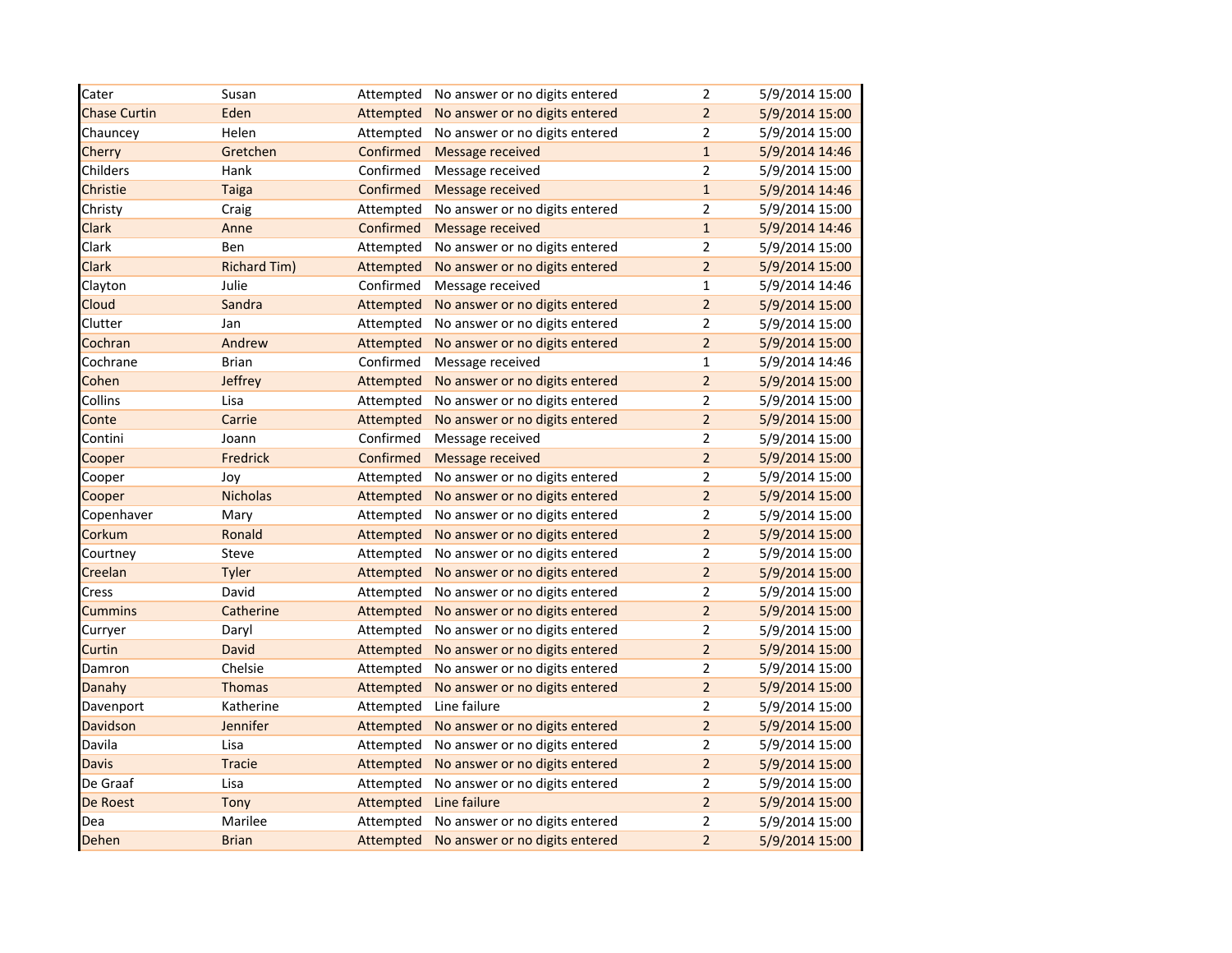| Delisser             | Elise          | Attempted | No answer or no digits entered | $\mathbf 2$    | 5/9/2014 15:00 |
|----------------------|----------------|-----------|--------------------------------|----------------|----------------|
| <b>Demott</b>        | Jeff           | Attempted | No answer or no digits entered | $\overline{2}$ | 5/9/2014 15:00 |
| Derouchie            | Angie          | Attempted | No answer or no digits entered | $\mathbf 2$    | 5/9/2014 15:00 |
| <b>Desruisseaux</b>  | Cheryl         | Attempted | No answer or no digits entered | $\overline{2}$ | 5/9/2014 15:00 |
| Devitt               | Glenn          | Confirmed | Message received               | $\mathbf{1}$   | 5/9/2014 14:46 |
| Diamond              | <b>Mark</b>    | Attempted | No answer or no digits entered | $\overline{2}$ | 5/9/2014 15:00 |
| Dickson              | Jonathan       | Attempted | No answer or no digits entered | $\overline{2}$ | 5/9/2014 15:00 |
| <b>Diederich</b>     | Kevin          | Attempted | No answer or no digits entered | $\overline{2}$ | 5/9/2014 15:00 |
| Diener               | Kenneth        | Confirmed | Message received               | $\overline{2}$ | 5/9/2014 15:00 |
| <b>Dill-Simpson</b>  | Terri          | Attempted | No answer or no digits entered | $\overline{2}$ | 5/9/2014 15:00 |
| Dion                 | Terry          | Attempted | No answer or no digits entered | $\overline{2}$ | 5/9/2014 15:00 |
| Dockweiler           | James          | Attempted | No answer or no digits entered | $\overline{2}$ | 5/9/2014 15:00 |
| Dolan                | William Bill)  | Confirmed | Message received               | $\overline{2}$ | 5/9/2014 15:00 |
| Donner               | Adrienne       | Confirmed | Message received               | $\mathbf 1$    | 5/9/2014 14:46 |
| Dorin                | Christopher    | Attempted | No answer or no digits entered | $\overline{2}$ | 5/9/2014 15:00 |
| Drury                | Edwin          | Attempted | No answer or no digits entered | $\overline{a}$ | 5/9/2014 15:00 |
| Dubuque Johnstone    | Tommi          | Attempted | No answer or no digits entered | $\overline{2}$ | 5/9/2014 15:00 |
| <b>Duey</b>          | Eric           | Attempted | No answer or no digits entered | $\overline{2}$ | 5/9/2014 15:00 |
| <b>Dulley</b>        | Gwen           | Attempted | No answer or no digits entered | $\mathbf 2$    | 5/9/2014 15:00 |
| Dunn                 | <b>Brendan</b> | Confirmed | Message received               | $\mathbf 1$    | 5/9/2014 14:46 |
| Duregon              | Marino         | Attempted | No answer or no digits entered | $\overline{2}$ | 5/9/2014 15:00 |
| Durr-Goolsby         | Cheri          | Attempted | No answer or no digits entered | $\overline{2}$ | 5/9/2014 15:00 |
| Dwyer                | Kieron         | Attempted | No answer or no digits entered | $\overline{2}$ | 5/9/2014 15:00 |
| Dyke                 | <b>Frances</b> | Attempted | No answer or no digits entered | $\overline{2}$ | 5/9/2014 15:00 |
| East El              | Kaon-Jabbar    | Attempted | No answer or no digits entered | $\overline{2}$ | 5/9/2014 15:00 |
| Edgar                | Donald         | Confirmed | Message received               | $\mathbf{1}$   | 5/9/2014 14:46 |
| Elfving              | Sue            | Attempted | No answer or no digits entered | $\overline{2}$ | 5/9/2014 15:00 |
| <b>Elliott</b>       | Daire          | Attempted | No answer or no digits entered | $\overline{2}$ | 5/9/2014 15:00 |
| Elman                | Aaron          | Attempted | No answer or no digits entered | $\overline{2}$ | 5/9/2014 15:00 |
| Emanuel              | Skye           | Attempted | No answer or no digits entered | $\overline{2}$ | 5/9/2014 15:00 |
| Emrick               | Jane           | Attempted | No answer or no digits entered | $\mathbf 2$    | 5/9/2014 15:00 |
| Ender                | Timur          | Attempted | No answer or no digits entered | $\overline{2}$ | 5/9/2014 15:00 |
| Enomoto              | Julie          | Attempted | No answer or no digits entered | $\overline{2}$ | 5/9/2014 15:00 |
| <b>Estes</b>         | Steven         | Attempted | No answer or no digits entered | $\overline{a}$ | 5/9/2014 15:00 |
| Etlinger             | Cindy          | Attempted | Line failure                   | $\overline{2}$ | 5/9/2014 15:00 |
| Etlinger             | Scott          | Attempted | No answer or no digits entered | $\overline{2}$ | 5/9/2014 15:00 |
| Ewing                | Rachel         | Attempted | No answer or no digits entered | 2              | 5/9/2014 15:00 |
| Ewing                | Victoria       | Attempted | No answer or no digits entered | $\overline{2}$ | 5/9/2014 15:00 |
| Faddis               | Kelly          | Attempted | No answer or no digits entered | 2              | 5/9/2014 15:00 |
| <b>Fallen-Bailey</b> | Anthea         | Confirmed | Message received               | $\mathbf{1}$   | 5/9/2014 14:46 |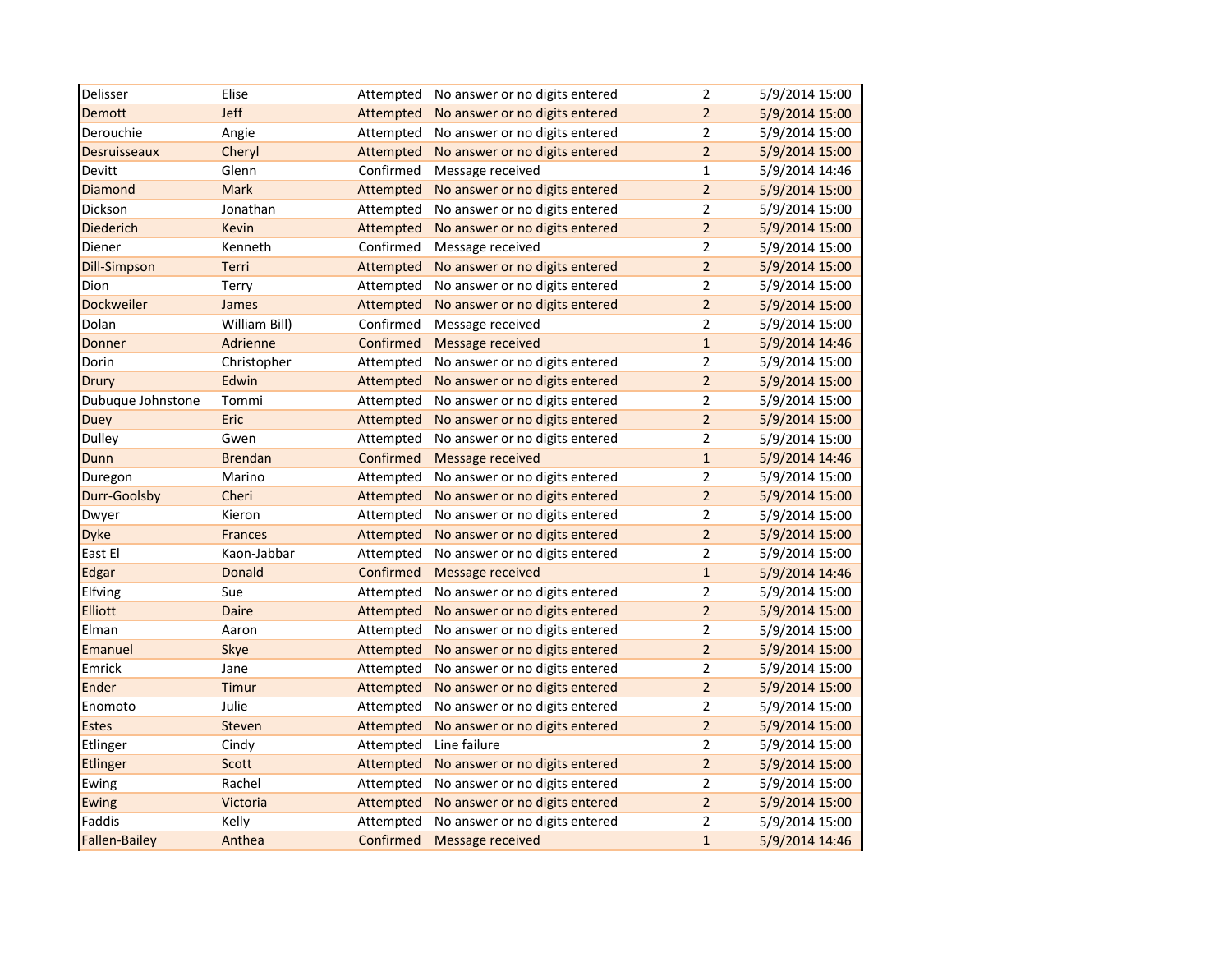| Farrar            | Laurie            | Confirmed | Message received                | $\mathbf{1}$   | 5/9/2014 14:46 |
|-------------------|-------------------|-----------|---------------------------------|----------------|----------------|
| Farrer            | Kim               | Confirmed | <b>Message received</b>         | $\overline{2}$ | 5/9/2014 15:00 |
| Farrer            | Robert            | Attempted | No answer or no digits entered  | $\overline{2}$ | 5/9/2014 15:00 |
| Fei               | Yiyang            | Attempted | No answer or no digits entered  | $\overline{2}$ | 5/9/2014 15:00 |
| Fellini           | Daniel            | Attempted | No answer or no digits entered  | $\overline{2}$ | 5/9/2014 15:00 |
| Fenske            | <b>McKay</b>      | Attempted | No answer or no digits entered  | $\overline{2}$ | 5/9/2014 15:00 |
| Fiedler           | Caryn             | Attempted | No answer or no digits entered  | $\overline{2}$ | 5/9/2014 15:16 |
| Fischer           | Dana              | Attempted | No answer or no digits entered  | $\overline{a}$ | 5/9/2014 15:16 |
| Fischer           | Robert            | Attempted | No answer or no digits entered  | $\overline{2}$ | 5/9/2014 15:16 |
| <b>Fitchett</b>   | Timothy           | Confirmed | Message received                | $\overline{2}$ | 5/9/2014 15:16 |
| Fitzgibbon        | David             | Attempted | No answer or no digits entered  | $\overline{2}$ | 5/9/2014 15:16 |
| <b>Fitzsimons</b> | Scott             | Confirmed | Message received                | $\mathbf{1}$   | 5/9/2014 15:01 |
| Fleck             | David             | Attempted | No answer or no digits entered  | $\overline{2}$ | 5/9/2014 15:16 |
| Ford              | Rachel            | Attempted | No answer or no digits entered  | $\overline{2}$ | 5/9/2014 15:16 |
| Ford Sullivan     | Becky             | Attempted | No answer or no digits entered  | $\overline{2}$ | 5/9/2014 15:16 |
| Foucher           | Mark              | Attempted | No answer or no digits entered  | $\overline{2}$ | 5/9/2014 15:16 |
| Frank             | Debbie            | Attempted | No answer or no digits entered  | $\overline{2}$ | 5/9/2014 15:16 |
| Frank             | Emily             | Attempted | No answer or no digits entered  | $\overline{2}$ | 5/9/2014 15:16 |
| Franklin          | Robin             | Attempted | No answer or no digits entered  | $\overline{2}$ | 5/9/2014 15:16 |
| Franzini          | Daisy             | Attempted | No answer or no digits entered  | $\overline{2}$ | 5/9/2014 15:16 |
| Freeborg          | Laurel            | Attempted | No answer or no digits entered  | $\overline{2}$ | 5/9/2014 15:16 |
| Freed             | Jason             | Confirmed | Message received                | $\mathbf{1}$   | 5/9/2014 15:01 |
| Fulton            | <b>Travis</b>     | Attempted | No answer or no digits entered  | $\overline{2}$ | 5/9/2014 15:16 |
| Gabriel           | Cecil             | Attempted | No answer or no digits entered  | $\overline{2}$ | 5/9/2014 15:16 |
| Gabrielson        | Erin              | Confirmed | Message received                | $\mathbf{1}$   | 5/9/2014 15:01 |
| Gaffke            | <b>Judith Ann</b> | Attempted | Reached max attempts to confirm | $\overline{2}$ | 5/9/2014 15:16 |
| Gahan             | Tyler             | Attempted | No answer or no digits entered  | $\overline{2}$ | 5/9/2014 15:16 |
| Gambee            | John              | Attempted | No answer or no digits entered  | $\mathbf 2$    | 5/9/2014 15:16 |
| Ganaban           | Eleazar           | Attempted | No answer or no digits entered  | $\overline{2}$ | 5/9/2014 15:16 |
| Gard              | Amy               | Confirmed | Message received                | $\mathbf{1}$   | 5/9/2014 15:01 |
| Gardner           | Patricia          | Attempted | No answer or no digits entered  | $\overline{2}$ | 5/9/2014 15:16 |
| Gardner           | Robert            | Attempted | No answer or no digits entered  | $\overline{2}$ | 5/9/2014 15:16 |
| Gemmell           | Steve             | Attempted | No answer or no digits entered  | $\overline{2}$ | 5/9/2014 15:16 |
| Gill              | Matthew           | Attempted | No answer or no digits entered  | $\overline{2}$ | 5/9/2014 15:16 |
| Ginsberg          | Mark              | Attempted | No answer or no digits entered  | $\overline{2}$ | 5/9/2014 15:16 |
| Given             | <b>David</b>      | Attempted | No answer or no digits entered  | $\mathbf 2$    | 5/9/2014 15:16 |
| Goettelman        | Hailey            | Attempted | No answer or no digits entered  | $\overline{2}$ | 5/9/2014 15:16 |
| Goldstein         | Fran              | Confirmed | Message received                | $\overline{2}$ | 5/9/2014 15:16 |
| Goldstein         | Michael           | Confirmed | Message received                | $\mathbf 1$    | 5/9/2014 15:01 |
| <b>Gonzales</b>   | Nancy             | Confirmed | Message received                | $\overline{2}$ | 5/9/2014 15:16 |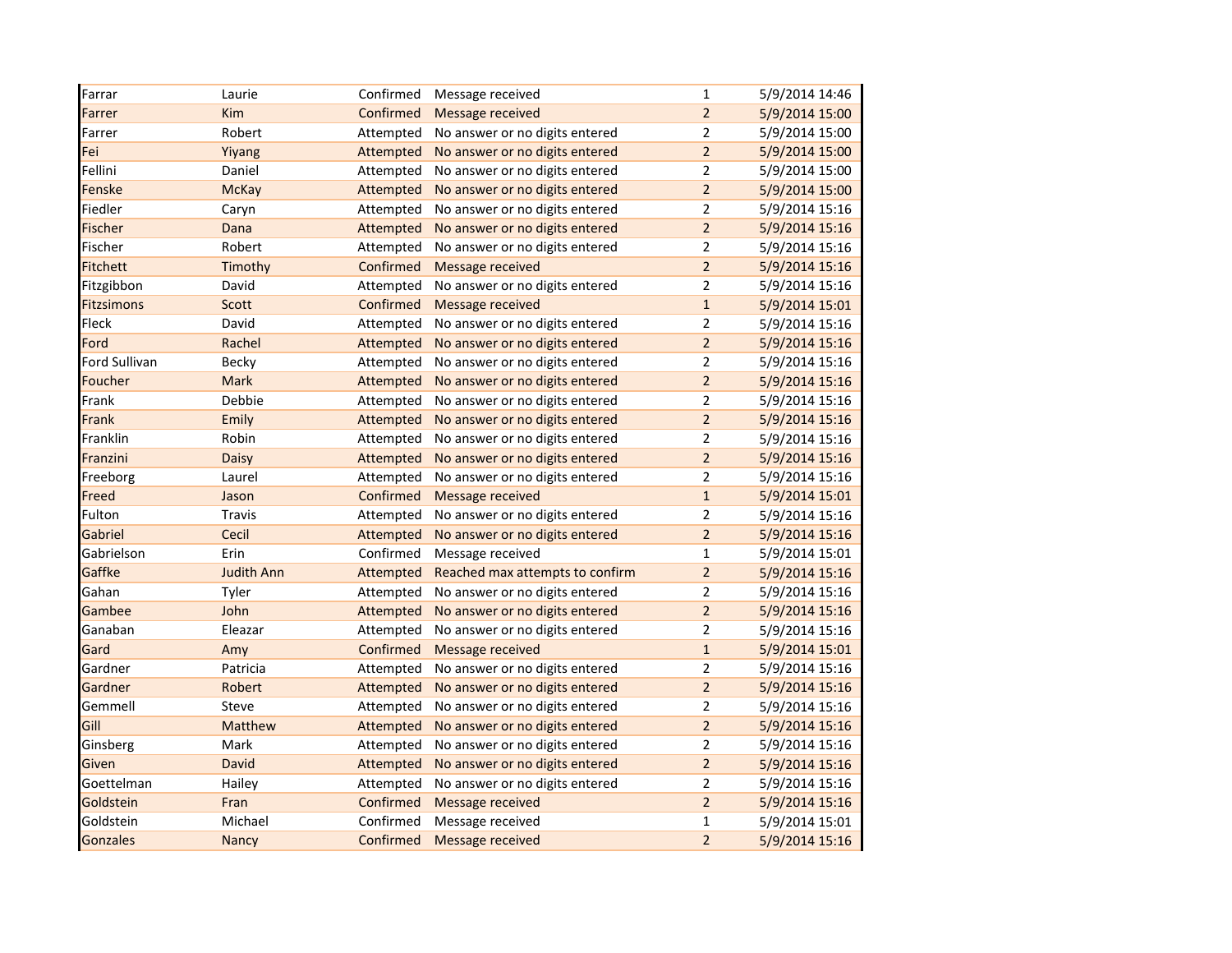| Gonzales          | Mark         | Attempted | No answer or no digits entered | $\mathbf 2$    | 5/9/2014 15:16 |
|-------------------|--------------|-----------|--------------------------------|----------------|----------------|
| Goodell           | Andrew       | Attempted | No answer or no digits entered | $\overline{2}$ | 5/9/2014 15:16 |
| Gottlieb          | Anne         | Attempted | No answer or no digits entered | $\mathbf 2$    | 5/9/2014 15:16 |
| Graham            | Chris        | Attempted | No answer or no digits entered | $\overline{2}$ | 5/9/2014 15:16 |
| Grandgeorge       | William      | Confirmed | Message received               | $\mathbf{1}$   | 5/9/2014 15:01 |
| Graves            | Arthur       | Attempted | No answer or no digits entered | $\overline{2}$ | 5/9/2014 15:16 |
| Greene            | Jerry        | Attempted | No answer or no digits entered | $\mathbf 2$    | 5/9/2014 15:16 |
| Greer             | Leilan       | Attempted | No answer or no digits entered | $\overline{2}$ | 5/9/2014 15:16 |
| Gregg             | Sonya        | Attempted | No answer or no digits entered | $\mathbf 2$    | 5/9/2014 15:16 |
| Grey              | Leah         | Attempted | No answer or no digits entered | $\overline{2}$ | 5/9/2014 15:16 |
| Grice             | Joseph       | Confirmed | Message received               | $\mathbf{1}$   | 5/9/2014 15:01 |
| Griffiths         | Laura        | Attempted | No answer or no digits entered | $\overline{2}$ | 5/9/2014 15:16 |
| Grinich           | Anita        | Attempted | No answer or no digits entered | $\overline{2}$ | 5/9/2014 15:16 |
| Groff             | David        | Attempted | No answer or no digits entered | $\mathbf 2$    | 5/9/2014 15:16 |
| Gronauer          | Aidan        | Attempted | No answer or no digits entered | $\mathbf 2$    | 5/9/2014 15:16 |
| Groschopf         | John Jason   | Attempted | No answer or no digits entered | $\overline{2}$ | 5/9/2014 15:16 |
| Gross             | Martha       | Confirmed | Message received               | $\mathbf{1}$   | 5/9/2014 15:01 |
| Guyer             | Jo           | Attempted | No answer or no digits entered | $\overline{2}$ | 5/9/2014 15:16 |
| Haldors           | James Jay)   | Attempted | No answer or no digits entered | $\overline{2}$ | 5/9/2014 15:16 |
| Hale              | Nathan       | Attempted | No answer or no digits entered | $\overline{2}$ | 5/9/2014 15:16 |
| Haley             | Bryant       | Attempted | No answer or no digits entered | $\overline{2}$ | 5/9/2014 15:16 |
| Hall              | Carol        | Attempted | No answer or no digits entered | $\mathbf 2$    | 5/9/2014 15:16 |
| Hall              | Laura        | Attempted | No answer or no digits entered | $\mathbf 2$    | 5/9/2014 15:16 |
| Hamer             | Nancy        | Attempted | No answer or no digits entered | $\overline{2}$ | 5/9/2014 15:16 |
| Hansen            | Allen        | Confirmed | Message received               | $\mathbf{1}$   | 5/9/2014 15:01 |
| Hansen            | Kristi       | Attempted | No answer or no digits entered | $\overline{2}$ | 5/9/2014 15:16 |
| Harold            | Colleen      | Attempted | No answer or no digits entered | $\overline{2}$ | 5/9/2014 15:16 |
| HaroldHeine       | Erica        | Attempted | Line failure                   | $\mathbf 2$    | 5/9/2014 15:16 |
| Harris            | Amber        | Attempted | No answer or no digits entered | $\overline{c}$ | 5/9/2014 15:16 |
| <b>Harris</b>     | Amy          | Attempted | No answer or no digits entered | $\mathbf 2$    | 5/9/2014 15:16 |
| Harris            | <b>Bruce</b> | Attempted | No answer or no digits entered | $\overline{2}$ | 5/9/2014 15:16 |
| <b>Harris</b>     | Donna        | Attempted | No answer or no digits entered | $\overline{2}$ | 5/9/2014 15:16 |
| Harrison          | Judith       | Attempted | No answer or no digits entered | $\overline{2}$ | 5/9/2014 15:16 |
| Hartman           | Leanne       | Attempted | No answer or no digits entered | $\overline{2}$ | 5/9/2014 15:16 |
| Hashimoto         | Jim          | Attempted | No answer or no digits entered | $\overline{2}$ | 5/9/2014 15:16 |
| <b>Hattan</b>     | Robert       | Attempted | No answer or no digits entered | $\mathbf 2$    | 5/9/2014 15:16 |
| Hauer             | Mykl         | Attempted | No answer or no digits entered | $\overline{2}$ | 5/9/2014 15:16 |
| Hayden            | Susan        | Attempted | No answer or no digits entered | $\overline{2}$ | 5/9/2014 15:16 |
| Hayward           | Michael      | Attempted | No answer or no digits entered | $\mathbf 2$    | 5/9/2014 15:16 |
| <b>Hellenthal</b> | <b>Steve</b> | Confirmed | Message received               | $\mathbf{1}$   | 5/9/2014 15:01 |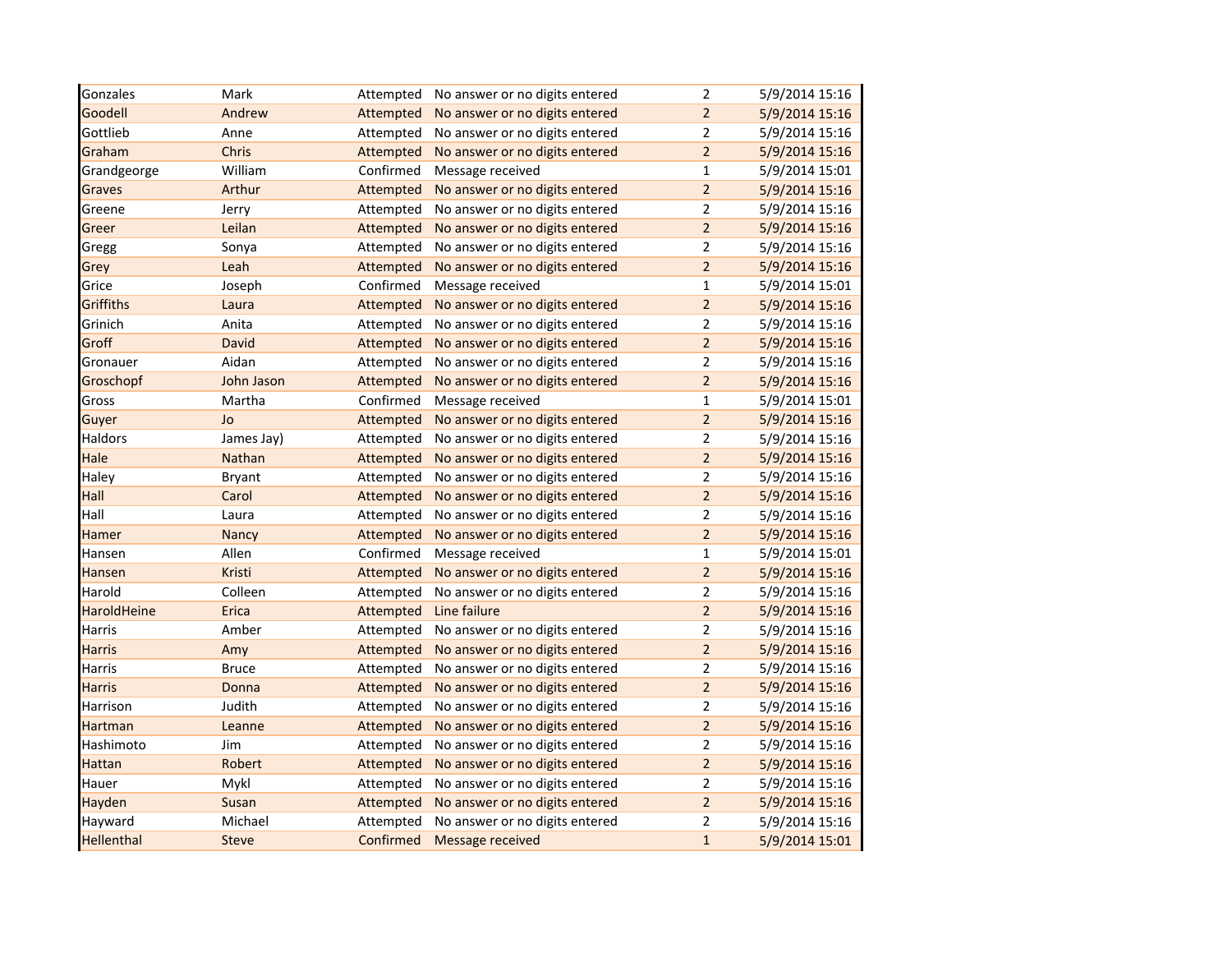| Henderson       | Kathleen       | Attempted | No answer or no digits entered | $\overline{2}$          | 5/9/2014 15:16 |
|-----------------|----------------|-----------|--------------------------------|-------------------------|----------------|
| Henry           | Annabelle      | Attempted | No answer or no digits entered | $\overline{2}$          | 5/9/2014 15:16 |
| Henry           | Christine      | Attempted | No answer or no digits entered | $\overline{2}$          | 5/9/2014 15:16 |
| Herrera         | Susan          | Confirmed | Message received               | $\mathbf{1}$            | 5/9/2014 15:01 |
| Hiers           | David          | Attempted | No answer or no digits entered | $\overline{2}$          | 5/9/2014 15:16 |
| Hilty           | <b>Barbara</b> | Attempted | No answer or no digits entered | $\overline{2}$          | 5/9/2014 15:16 |
| Hindman         | Jackson        | Confirmed | Message received               | $\mathbf{1}$            | 5/9/2014 15:01 |
| <b>Hinds</b>    | Hilaire        | Attempted | No answer or no digits entered | $\overline{2}$          | 5/9/2014 15:16 |
| Hinds           | Jo             | Attempted | No answer or no digits entered | $\overline{2}$          | 5/9/2014 15:16 |
| Hinojos         | Shirley        | Attempted | No answer or no digits entered | $\overline{2}$          | 5/9/2014 15:16 |
| Hinojosa        | Alicia         | Attempted | No answer or no digits entered | $\overline{2}$          | 5/9/2014 15:16 |
| <b>Hites</b>    | Raymond        | Attempted | No answer or no digits entered | $\overline{2}$          | 5/9/2014 15:16 |
| Hoelscher       | Kyle           | Attempted | No answer or no digits entered | 2                       | 5/9/2014 15:16 |
| Hogan           | <b>Kelly</b>   | Attempted | No answer or no digits entered | $\overline{2}$          | 5/9/2014 15:16 |
| Hollemon        | Desiree        | Attempted | No answer or no digits entered | $\overline{2}$          | 5/9/2014 15:16 |
| <b>Holloway</b> | John           | Attempted | No answer or no digits entered | $\overline{2}$          | 5/9/2014 15:16 |
| Hopkins         | Dennis         | Attempted | No answer or no digits entered | $\overline{2}$          | 5/9/2014 15:16 |
| Horne           | <b>Natalie</b> | Confirmed | Message received               | $\mathbf{1}$            | 5/9/2014 15:01 |
| Houghton        | Melody         | Attempted | No answer or no digits entered | $\overline{2}$          | 5/9/2014 15:16 |
| Hovmiller       | Erik           | Attempted | No answer or no digits entered | $\overline{2}$          | 5/9/2014 15:16 |
| Howard          | Paul           | Confirmed | Message received               | $\mathbf{1}$            | 5/9/2014 15:01 |
| Howington       | Randall        | Confirmed | Message received               | $\mathbf{1}$            | 5/9/2014 15:01 |
| Hubbard         | Katherine      | Attempted | No answer or no digits entered | $\overline{2}$          | 5/9/2014 15:16 |
| Hurtley         | Ed             | Attempted | No answer or no digits entered | $\overline{a}$          | 5/9/2014 15:16 |
| Hyde            | Deborah        | Attempted | No answer or no digits entered | $\overline{2}$          | 5/9/2014 15:16 |
| Ingram          | Jon            | Attempted | No answer or no digits entered | $\overline{2}$          | 5/9/2014 15:16 |
| Israel          | Jeffrey        | Attempted | No answer or no digits entered | $\overline{\mathbf{c}}$ | 5/9/2014 15:16 |
| Israel          | Pamela         | Attempted | No answer or no digits entered | $\overline{a}$          | 5/9/2014 15:16 |
| Jackson         | Lynnette       | Attempted | No answer or no digits entered | 2                       | 5/9/2014 15:16 |
| Jadernak        | Mary           | Attempted | No answer or no digits entered | $\overline{2}$          | 5/9/2014 15:16 |
| Jemison         | William        | Attempted | No answer or no digits entered | $\overline{2}$          | 5/9/2014 15:16 |
| Jewett          | Ethan          | Attempted | No answer or no digits entered | $\overline{2}$          | 5/9/2014 15:16 |
| Jewett          | Kellie         | Attempted | No answer or no digits entered | $\overline{2}$          | 5/9/2014 15:16 |
| Johnson         | Allen          | Attempted | Line failure                   | $\overline{2}$          | 5/9/2014 15:16 |
| Johnson         | Aaron          | Confirmed | Message received               | $\overline{2}$          | 5/9/2014 15:16 |
| Johnson         | Don            | Confirmed | Message received               | $\mathbf{1}$            | 5/9/2014 15:01 |
| Johnson         | Megan          | Confirmed | Message received               | $\mathbf 1$             | 5/9/2014 15:01 |
| Johnson         | Edward         | Attempted | No answer or no digits entered | $\overline{c}$          | 5/9/2014 15:16 |
| Jones           | Andrea         | Confirmed | Message received               | $\mathbf{1}$            | 5/9/2014 15:01 |
| Jones           | Dawn           | Confirmed | Message received               | $\mathbf{1}$            | 5/9/2014 15:01 |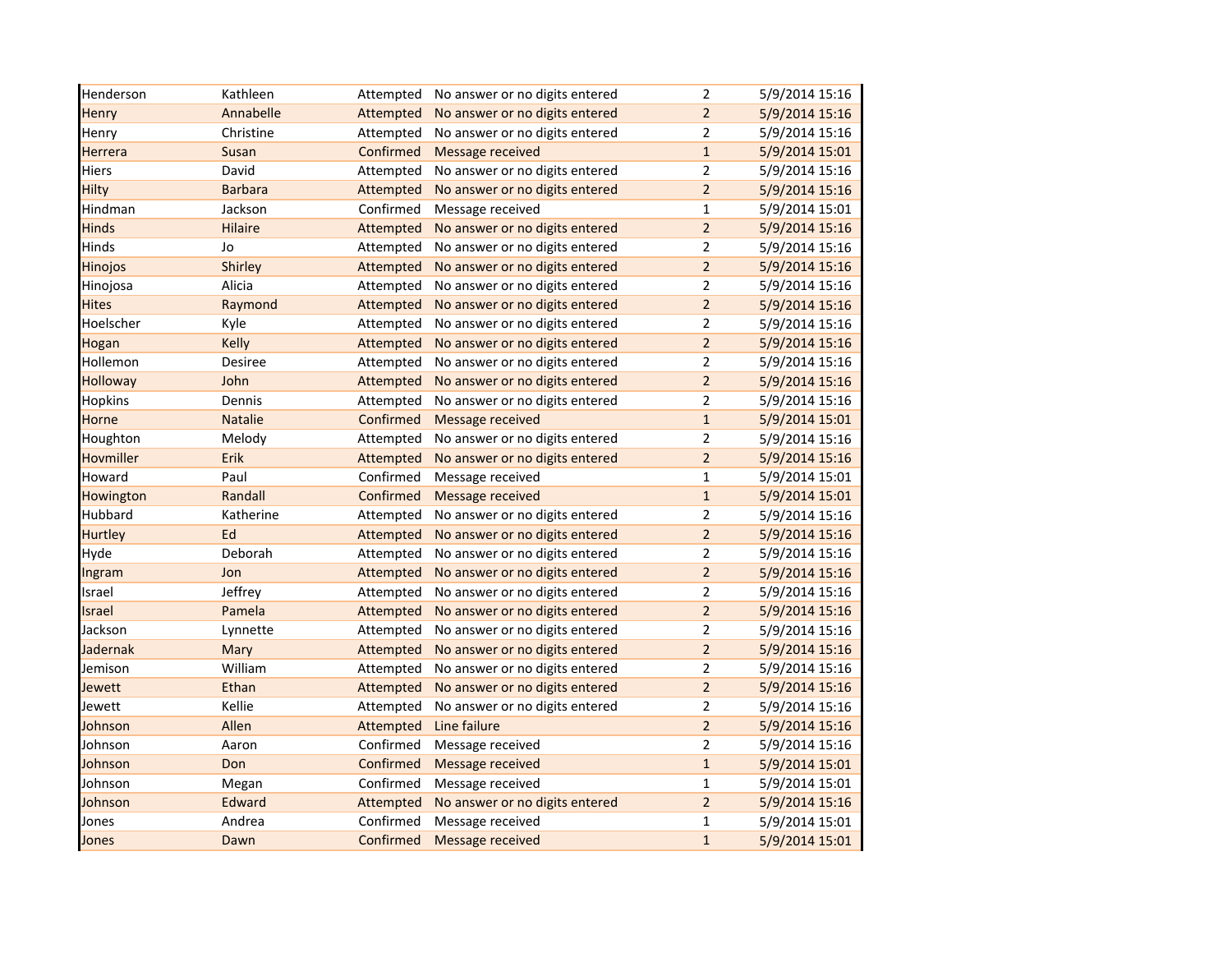| Jones          | Ruth           | Confirmed | Message received               | $\mathbf{1}$   | 5/9/2014 15:01 |
|----------------|----------------|-----------|--------------------------------|----------------|----------------|
| Jones          | lan            | Attempted | No answer or no digits entered | $\overline{2}$ | 5/9/2014 15:16 |
| Jones          | Karen          | Attempted | No answer or no digits entered | $\overline{2}$ | 5/9/2014 15:16 |
| Jordahl        | Twila          | Confirmed | <b>Message received</b>        | $\mathbf{1}$   | 5/9/2014 15:01 |
| Juhnke         | Johanna        | Attempted | No answer or no digits entered | $\overline{2}$ | 5/9/2014 15:16 |
| Kaiser         | <b>Dick</b>    | Attempted | No answer or no digits entered | $\overline{a}$ | 5/9/2014 15:16 |
| Kallio         | Kylie          | Attempted | No answer or no digits entered | 2              | 5/9/2014 15:16 |
| Kambur         | Pamela         | Attempted | No answer or no digits entered | $\overline{a}$ | 5/9/2014 15:16 |
| Karas          | Ellen          | Attempted | No answer or no digits entered | $\overline{2}$ | 5/9/2014 15:16 |
| Karol          | Adam           | Attempted | No answer or no digits entered | $\overline{2}$ | 5/9/2014 15:16 |
| Keast          | Sharon         | Confirmed | Message received               | $\mathbf{1}$   | 5/9/2014 15:01 |
| <b>Keating</b> | <b>Mike</b>    | Attempted | No answer or no digits entered | $\overline{2}$ | 5/9/2014 15:16 |
| Kellogg        | Elizabeth Liz) | Confirmed | Message received               | $\overline{2}$ | 5/9/2014 15:16 |
| Kelly          | Patrick        | Confirmed | Message received               | $\overline{2}$ | 5/9/2014 15:16 |
| Kelly          | John           | Attempted | No answer or no digits entered | $\overline{2}$ | 5/9/2014 15:16 |
| Ketelson       | Joann          | Confirmed | Message received               | $\mathbf{1}$   | 5/9/2014 15:01 |
| King           | Jonathan       | Attempted | No answer or no digits entered | $\overline{2}$ | 5/9/2014 15:16 |
| Kingsley       | Margie         | Confirmed | Message received               | $\mathbf{1}$   | 5/9/2014 15:01 |
| Kirk           | Jack           | Attempted | No answer or no digits entered | $\overline{2}$ | 5/9/2014 15:16 |
| Kirk           | <b>Vicky</b>   | Attempted | No answer or no digits entered | $\overline{2}$ | 5/9/2014 15:16 |
| Klatil         | Frank          | Attempted | No answer or no digits entered | $\overline{2}$ | 5/9/2014 15:16 |
| <b>Kloos</b>   | Judy           | Confirmed | Message received               | $\mathbf{1}$   | 5/9/2014 15:01 |
| Knapp          | Diane          | Attempted | No answer or no digits entered | $\overline{2}$ | 5/9/2014 15:16 |
| <b>Knowles</b> | Joann          | Confirmed | Message received               | $\overline{2}$ | 5/9/2014 15:16 |
| Koehler        | Birgit         | Confirmed | Message received               | $\mathbf{1}$   | 5/9/2014 15:01 |
| Koetz          | Karen          | Attempted | No answer or no digits entered | $\overline{2}$ | 5/9/2014 15:16 |
| Kolbenschlag   | Cherry Ann     | Attempted | No answer or no digits entered | $\overline{2}$ | 5/9/2014 15:16 |
| Konrad         | Stephen        | Attempted | No answer or no digits entered | $\overline{2}$ | 5/9/2014 15:16 |
| Kopel          | Ann            | Attempted | No answer or no digits entered | $\overline{2}$ | 5/9/2014 15:16 |
| <b>Kovack</b>  | Laurie         | Attempted | No answer or no digits entered | $\overline{2}$ | 5/9/2014 15:16 |
| Krakowiak      | Virginia       | Attempted | No answer or no digits entered | $\overline{2}$ | 5/9/2014 15:16 |
| Kuster         | Mary           | Attempted | No answer or no digits entered | $\overline{2}$ | 5/9/2014 15:16 |
| Laboe          | Edward         | Confirmed | Message received               | $\overline{2}$ | 5/9/2014 15:16 |
| Lamb           | Gregory        | Confirmed | Message received               | $\overline{2}$ | 5/9/2014 15:16 |
| Lancaster      | William        | Confirmed | Message received               | $\mathbf{1}$   | 5/9/2014 15:01 |
| Lang           | Harold         | Confirmed | Message received               | $\mathbf{1}$   | 5/9/2014 15:01 |
| Langston       | Dennis         | Attempted | No answer or no digits entered | $\overline{2}$ | 5/9/2014 15:16 |
| Lapp           | Nancy          | Confirmed | Message received               | $\overline{2}$ | 5/9/2014 15:16 |
| Laramie        | Jason          | Attempted | No answer or no digits entered | $\overline{2}$ | 5/9/2014 15:16 |
| Larsell        | Katie          | Confirmed | Message received               | $\mathbf{1}$   | 5/9/2014 15:01 |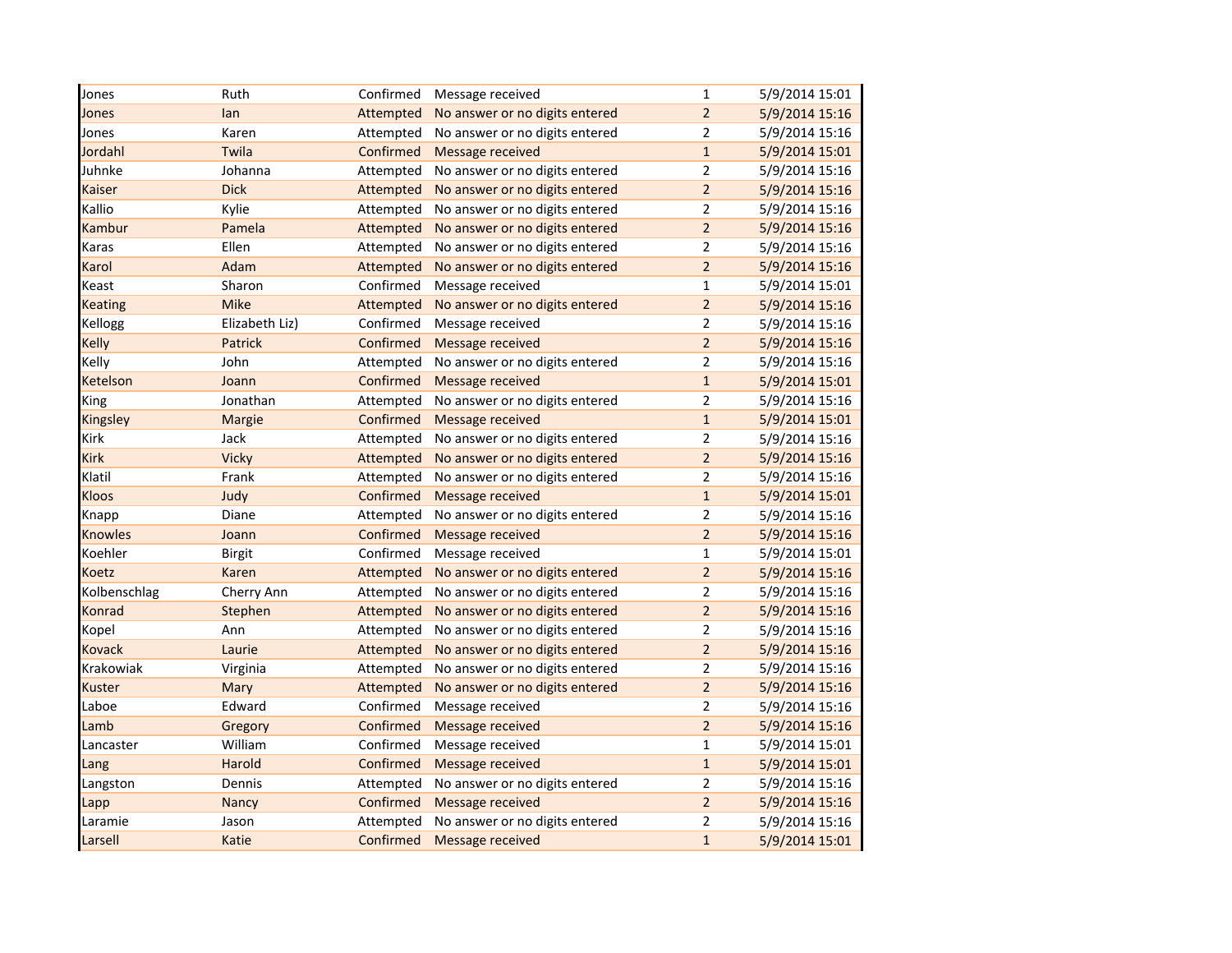| Lassen                 | Suzanne         | Attempted | No answer or no digits entered | $\overline{2}$ | 5/9/2014 15:16 |
|------------------------|-----------------|-----------|--------------------------------|----------------|----------------|
| Law                    | Erin            | Confirmed | Message received               | $\mathbf{1}$   | 5/9/2014 15:01 |
| Law                    | Jeffrey         | Attempted | No answer or no digits entered | $\overline{2}$ | 5/9/2014 15:16 |
| Lawhead                | Samuel          | Attempted | No answer or no digits entered | $\overline{a}$ | 5/9/2014 15:16 |
| Leavens                | Elizabeth       | Attempted | No answer or no digits entered | 2              | 5/9/2014 15:16 |
| Lecher                 | Robert          | Attempted | No answer or no digits entered | $\overline{2}$ | 5/9/2014 15:16 |
| Leckey                 | Jamien          | Attempted | No answer or no digits entered | $\overline{2}$ | 5/9/2014 15:16 |
| Lee                    | Jessica         | Attempted | No answer or no digits entered | $\overline{2}$ | 5/9/2014 15:16 |
| Lee                    | Scott           | Attempted | No answer or no digits entered | $\overline{2}$ | 5/9/2014 15:16 |
| LePage                 | AI              | Attempted | No answer or no digits entered | $\overline{2}$ | 5/9/2014 15:16 |
| Leslie                 | Joshua          | Attempted | No answer or no digits entered | $\overline{2}$ | 5/9/2014 15:16 |
| Leslie                 | Marcia          | Attempted | No answer or no digits entered | $\overline{2}$ | 5/9/2014 15:37 |
| Lewins                 | Emma            | Confirmed | Message received               | $\mathbf{1}$   | 5/9/2014 15:28 |
| Lewis                  | Leslee          | Attempted | No answer or no digits entered | $\overline{2}$ | 5/9/2014 15:37 |
| Libke                  | Katy            | Attempted | No answer or no digits entered | 2              | 5/9/2014 15:37 |
| Lidzbarski             | Richard         | Confirmed | Message received               | $\overline{2}$ | 5/9/2014 15:37 |
| Light                  | John            | Attempted | No answer or no digits entered | $\overline{2}$ | 5/9/2014 15:37 |
| Lighthart              | Alyson          | Attempted | No answer or no digits entered | $\overline{2}$ | 5/9/2014 15:37 |
| Lindsey                | Marsha          | Confirmed | Message received               | $\mathbf{1}$   | 5/9/2014 15:28 |
| Lindstrom              | Aubrey          | Confirmed | Message received               | $\mathbf 1$    | 5/9/2014 15:28 |
| Linstram               | Jacqueline      | Attempted | No answer or no digits entered | $\overline{2}$ | 5/9/2014 15:37 |
| Lisenbee               | <b>Trevor</b>   | Confirmed | Message received               | $\mathbf{1}$   | 5/9/2014 15:28 |
| Lomax                  | Suzanne         | Attempted | No answer or no digits entered | $\overline{2}$ | 5/9/2014 15:37 |
| Loomis                 | Catha           | Attempted | No answer or no digits entered | $\overline{2}$ | 5/9/2014 15:37 |
| Loser                  | Kyle            | Attempted | No answer or no digits entered | $\overline{2}$ | 5/9/2014 15:37 |
| Low                    | Wayne           | Confirmed | Message received               | $\mathbf{1}$   | 5/9/2014 15:28 |
| Lucas                  | Richard         | Confirmed | Message received               | $\overline{2}$ | 5/9/2014 15:37 |
| Luzader                | Gloria          | Attempted | Line failure                   | $\overline{2}$ | 5/9/2014 15:37 |
| Luzader                | <b>Bruce</b>    | Confirmed | Message received               | $\overline{2}$ | 5/9/2014 15:37 |
| <b>Lybrand Shimada</b> | Karen           | Attempted | No answer or no digits entered | $\overline{2}$ | 5/9/2014 15:37 |
| Madden                 | Greg            | Attempted | No answer or no digits entered | $\overline{2}$ | 5/9/2014 15:37 |
| <b>Madrid</b>          | Christian       | Confirmed | Message received               | $\mathbf{1}$   | 5/9/2014 15:28 |
| Maes                   | Jason           | Confirmed | Message received               | $\mathbf{1}$   | 5/9/2014 15:28 |
| <b>Maes</b>            | <b>Danielle</b> | Attempted | No answer or no digits entered | $\overline{2}$ | 5/9/2014 15:37 |
| Magnus                 | Ronald Ron)     | Confirmed | Message received               | $\mathbf{1}$   | 5/9/2014 15:28 |
| <b>Maloney</b>         | Lauren          | Attempted | No answer or no digits entered | $\overline{2}$ | 5/9/2014 15:37 |
| Manning                | Merrilea        | Attempted | No answer or no digits entered | 2              | 5/9/2014 15:37 |
| Mannthey               | Paul            | Attempted | No answer or no digits entered | $\overline{2}$ | 5/9/2014 15:37 |
| Marantz                | Elizabeth       | Confirmed | Message received               | $\mathbf{1}$   | 5/9/2014 15:28 |
| <b>Marino</b>          | <b>Matthew</b>  | Attempted | No answer or no digits entered | $\overline{2}$ | 5/9/2014 15:37 |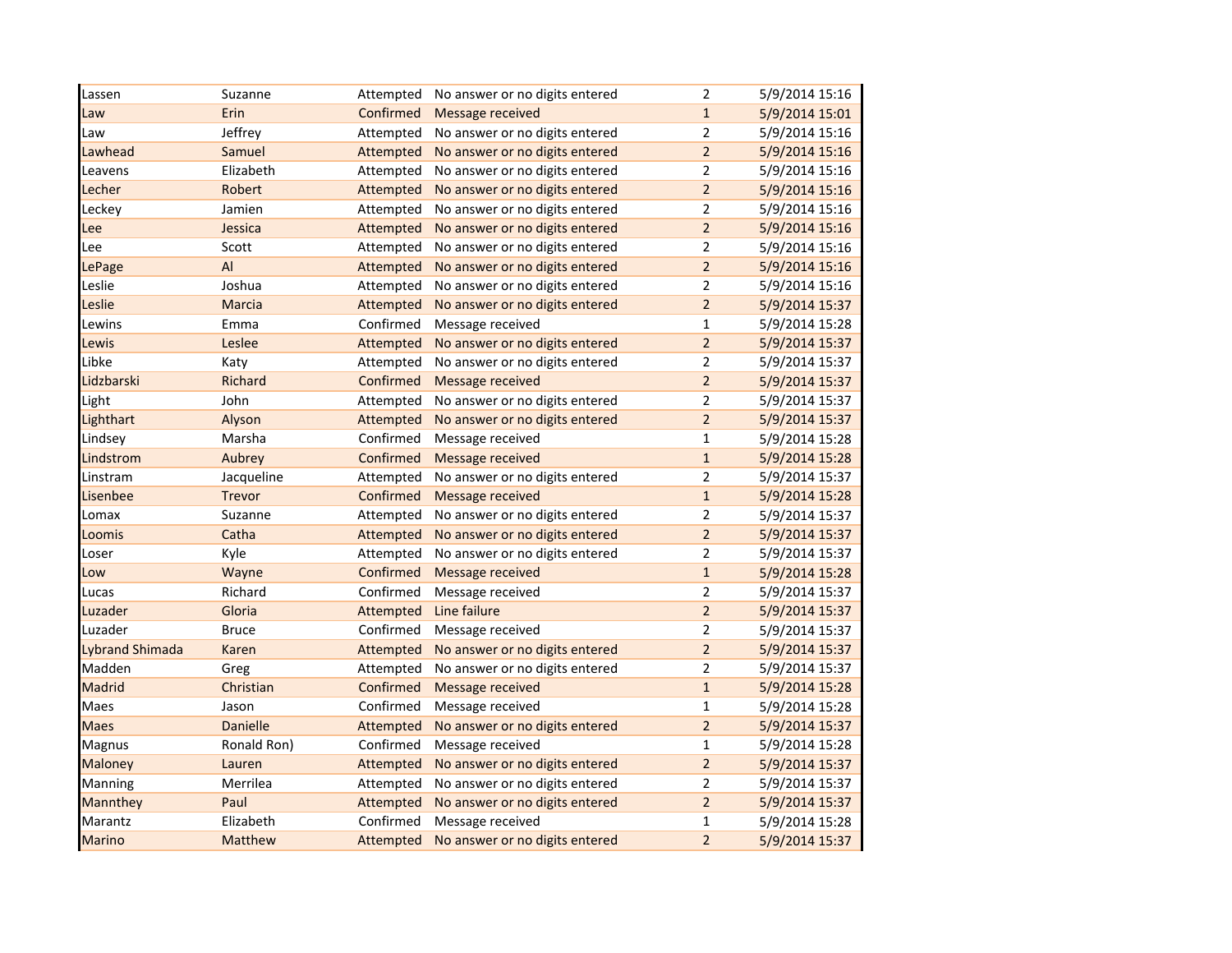| Markantes         | Jason          | Confirmed | Message received               | $\mathbf{1}$   | 5/9/2014 15:28 |
|-------------------|----------------|-----------|--------------------------------|----------------|----------------|
| <b>Marks</b>      | James          | Confirmed | Message received               | $\mathbf{1}$   | 5/9/2014 15:28 |
| Marsh             | Louise         | Attempted | No answer or no digits entered | $\overline{2}$ | 5/9/2014 15:37 |
| <b>Marsh</b>      | Richard        | Attempted | No answer or no digits entered | $\overline{a}$ | 5/9/2014 15:37 |
| Marti             | Anna           | Attempted | No answer or no digits entered | $\overline{2}$ | 5/9/2014 15:37 |
| Martin            | Gabriel        | Attempted | No answer or no digits entered | $\overline{2}$ | 5/9/2014 15:37 |
| Marx              | Jennifer       | Attempted | No answer or no digits entered | $\overline{2}$ | 5/9/2014 15:37 |
| Mascher           | Philip         | Attempted | No answer or no digits entered | $\overline{2}$ | 5/9/2014 15:37 |
| Mascsak           | Margaret       | Confirmed | Message received               | $\overline{2}$ | 5/9/2014 15:37 |
| <b>Masterson</b>  | Judy           | Attempted | No answer or no digits entered | $\overline{2}$ | 5/9/2014 15:37 |
| Mathews           | Stephanie      | Confirmed | Message received               | $\mathbf{1}$   | 5/9/2014 15:28 |
| Mavko             | <b>Matthew</b> | Confirmed | Message received               | $\mathbf{1}$   | 5/9/2014 15:28 |
| May               | Stephen        | Confirmed | Message received               | $\mathbf{1}$   | 5/9/2014 15:28 |
| May               | Jennifer       | Attempted | No answer or no digits entered | $\overline{2}$ | 5/9/2014 15:37 |
| McCarthy          | Rachel         | Attempted | No answer or no digits entered | $\overline{2}$ | 5/9/2014 15:37 |
| <b>McClary</b>    | Steven         | Confirmed | Message received               | $\mathbf{1}$   | 5/9/2014 15:28 |
| McDaniel          | Lara           | Attempted | No answer or no digits entered | $\overline{2}$ | 5/9/2014 15:37 |
| <b>McDaniel</b>   | Shawn          | Attempted | No answer or no digits entered | $\overline{2}$ | 5/9/2014 15:37 |
| McGillicuddy      | Brendan        | Confirmed | Message received               | $\mathbf{1}$   | 5/9/2014 15:28 |
| <b>McGrew</b>     | Josh           | Confirmed | Message received               | $\mathbf{1}$   | 5/9/2014 15:28 |
| McKinlay          | Bonnie         | Confirmed | Message received               | $\mathbf 1$    | 5/9/2014 15:28 |
| <b>McLaughlin</b> | Jacqueline     | Attempted | No answer or no digits entered | $\overline{2}$ | 5/9/2014 15:37 |
| McMenamin         | Kevin          | Confirmed | Message received               | $\mathbf{1}$   | 5/9/2014 15:28 |
| <b>McNamara</b>   | <b>Marion</b>  | Confirmed | Message received               | $\overline{2}$ | 5/9/2014 15:37 |
| Meek              | Taylor         | Confirmed | Message received               | $\mathbf{1}$   | 5/9/2014 15:28 |
| <b>Melnick</b>    | <b>Beth</b>    | Attempted | Line failure                   | $\overline{2}$ | 5/9/2014 15:37 |
| Mergel            | Kevin          | Confirmed | Message received               | $\mathbf{1}$   | 5/9/2014 15:28 |
| Mershon           | Earl           | Confirmed | Message received               | $\overline{2}$ | 5/9/2014 15:37 |
| Mershon           | Sharon         | Confirmed | Message received               | $\mathbf 1$    | 5/9/2014 15:28 |
| Meyer             | Jim            | Attempted | Line failure                   | $\overline{2}$ | 5/9/2014 15:37 |
| Meyer             | Hanmi          | Confirmed | Message received               | $\overline{2}$ | 5/9/2014 15:37 |
| <b>Meyers</b>     | Richard        | Attempted | No answer or no digits entered | $\overline{2}$ | 5/9/2014 15:37 |
| Michaelson        | Sheila         | Confirmed | Message received               | $\mathbf{1}$   | 5/9/2014 15:28 |
| <b>Miles</b>      | Abby           | Attempted | No answer or no digits entered | $\overline{2}$ | 5/9/2014 15:37 |
| Miles             | Mason          | Attempted | No answer or no digits entered | $\overline{2}$ | 5/9/2014 15:37 |
| Miller            | David          | Attempted | No answer or no digits entered | $\overline{2}$ | 5/9/2014 15:37 |
| Miller            | Joan           | Attempted | No answer or no digits entered | $\overline{2}$ | 5/9/2014 15:37 |
| Miller            | Ken            | Attempted | No answer or no digits entered | $\overline{2}$ | 5/9/2014 15:37 |
| Mist              | Scott          | Attempted | Line failure                   | $\overline{2}$ | 5/9/2014 15:37 |
| Mizutani          | Patricia       | Attempted | No answer or no digits entered | $\overline{2}$ | 5/9/2014 15:37 |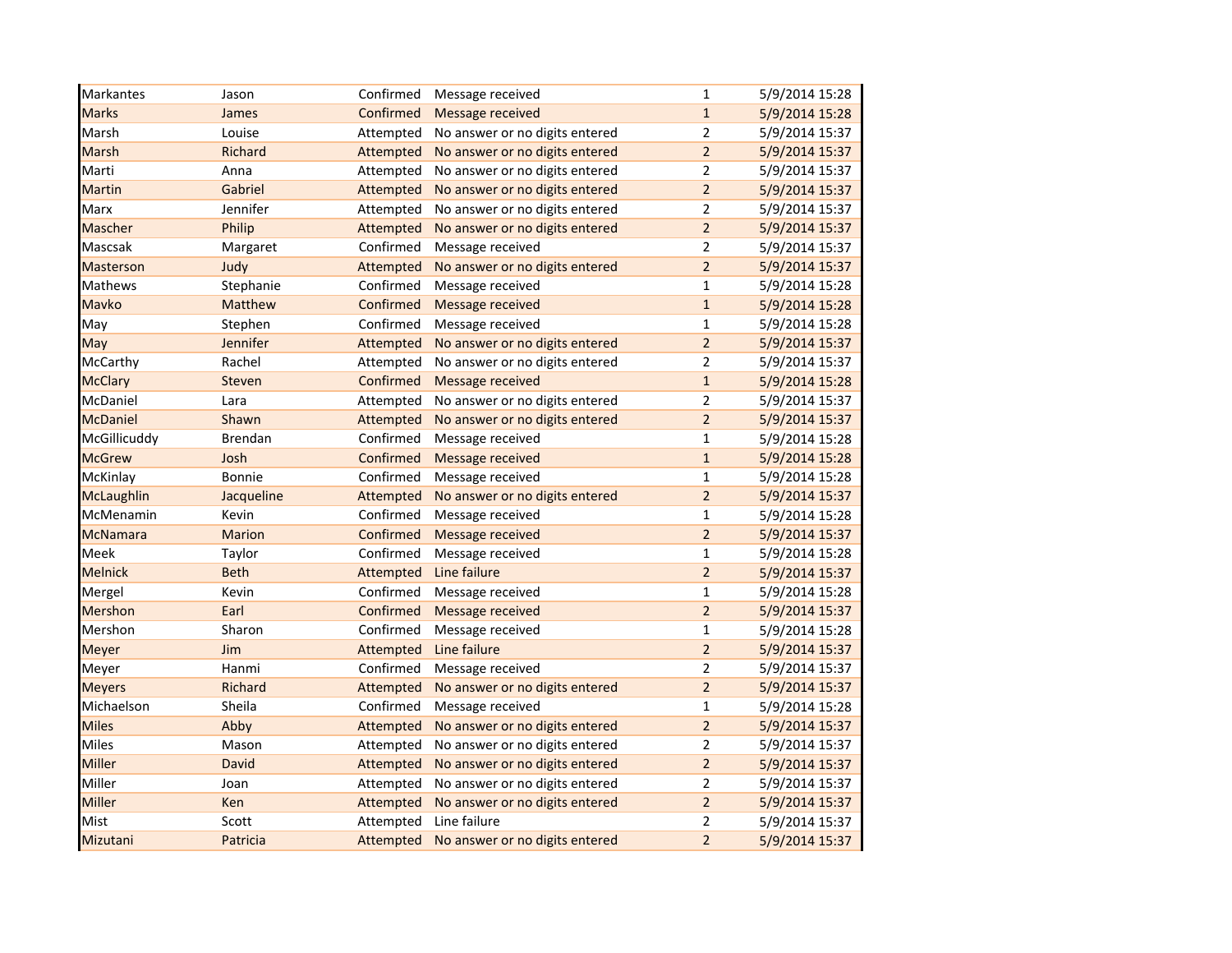| Moffet         | Carol         | Attempted | No answer or no digits entered | $\overline{2}$ | 5/9/2014 15:37 |
|----------------|---------------|-----------|--------------------------------|----------------|----------------|
| <b>Molitor</b> | Gordon        | Attempted | No answer or no digits entered | $\overline{2}$ | 5/9/2014 15:37 |
| Moneymaker     | Kathleen      | Attempted | Line failure                   | $\overline{2}$ | 5/9/2014 15:37 |
| Montgomery     | Jamie         | Confirmed | Message received               | $\mathbf{1}$   | 5/9/2014 15:28 |
| Montgomery     | Raymond       | Confirmed | Message received               | $\overline{2}$ | 5/9/2014 15:37 |
| <b>Mooney</b>  | Sean          | Confirmed | Message received               | $\mathbf{1}$   | 5/9/2014 15:28 |
| Moore          | Rita          | Attempted | Line failure                   | $\overline{2}$ | 5/9/2014 15:37 |
| Mora           | Robert        | Attempted | No answer or no digits entered | $\overline{2}$ | 5/9/2014 15:37 |
| Moro           | Shanna        | Attempted | No answer or no digits entered | $\overline{2}$ | 5/9/2014 15:37 |
| Morris Jr      | John          | Attempted | No answer or no digits entered | $\overline{2}$ | 5/9/2014 15:37 |
| Moseley        | Carol         | Confirmed | Message received               | $\mathbf{1}$   | 5/9/2014 15:28 |
| <b>Mounts</b>  | Jeff          | Attempted | No answer or no digits entered | $\overline{2}$ | 5/9/2014 15:37 |
| Murillo        | Maribel       | Attempted | No answer or no digits entered | 2              | 5/9/2014 15:37 |
| Murphy         | Patricia      | Attempted | No answer or no digits entered | $\overline{2}$ | 5/9/2014 15:37 |
| Mussche        | Ingeborg      | Confirmed | Message received               | $\mathbf{1}$   | 5/9/2014 15:28 |
| Mutua          | Faisal        | Attempted | Line failure                   | $\overline{2}$ | 5/9/2014 15:37 |
| <b>Myers</b>   | <b>Brian</b>  | Attempted | No answer or no digits entered | $\overline{2}$ | 5/9/2014 15:37 |
| <b>Myers</b>   | Ehren         | Attempted | No answer or no digits entered | $\overline{2}$ | 5/9/2014 15:37 |
| Neill          | Jill K.       | Confirmed | Message received               | $\mathbf{1}$   | 5/9/2014 15:28 |
| Newman         | <b>Barry</b>  | Confirmed | Message received               | $\overline{2}$ | 5/9/2014 15:37 |
| <b>Nobles</b>  | James         | Confirmed | Message received               | $\mathbf{1}$   | 5/9/2014 15:28 |
| Nutcher        | <b>Mark</b>   | Confirmed | Message received               | $\overline{2}$ | 5/9/2014 15:37 |
| Nutini         | Patricia      | Attempted | No answer or no digits entered | $\overline{2}$ | 5/9/2014 15:37 |
| Nutini Jr      | Ray           | Attempted | No answer or no digits entered | $\overline{2}$ | 5/9/2014 15:37 |
| Obenauf        | Jason         | Attempted | No answer or no digits entered | $\overline{2}$ | 5/9/2014 15:37 |
| O'Donnell      | Ludmila Lida) | Attempted | No answer or no digits entered | $\overline{2}$ | 5/9/2014 15:37 |
| Oerding        | Scott         | Attempted | No answer or no digits entered | $\overline{2}$ | 5/9/2014 15:37 |
| O'Leary        | Jeremy        | Confirmed | Message received               | $\mathbf{1}$   | 5/9/2014 15:28 |
| Olivier        | Judy          | Confirmed | Message received               | $\mathbf{1}$   | 5/9/2014 15:28 |
| Oneill         | Anne          | Attempted | No answer or no digits entered | $\overline{2}$ | 5/9/2014 15:37 |
| Orem           | Harris        | Confirmed | Message received               | $\mathbf{1}$   | 5/9/2014 15:28 |
| Oscilia        | Margaret      | Attempted | No answer or no digits entered | $\overline{2}$ | 5/9/2014 15:37 |
| Oster          | Sheila        | Attempted | No answer or no digits entered | $\overline{2}$ | 5/9/2014 15:37 |
| Overbey        | Stephanie     | Confirmed | Message received               | $\mathbf{1}$   | 5/9/2014 15:28 |
| Owen           | Jennifer      | Attempted | No answer or no digits entered | $\overline{2}$ | 5/9/2014 15:37 |
| Owens          | Freda         | Attempted | No answer or no digits entered | $\overline{2}$ | 5/9/2014 15:37 |
| Owsiany        | Richard       | Confirmed | Message received               | 1              | 5/9/2014 15:28 |
| Padnick        | Della         | Confirmed | Message received               | $\mathbf{1}$   | 5/9/2014 15:28 |
| Palmer         | Michael       | Confirmed | Message received               | $\mathbf{1}$   | 5/9/2014 15:28 |
| Palshikar      | Yashica       | Attempted | No answer or no digits entered | $\overline{2}$ | 5/9/2014 15:37 |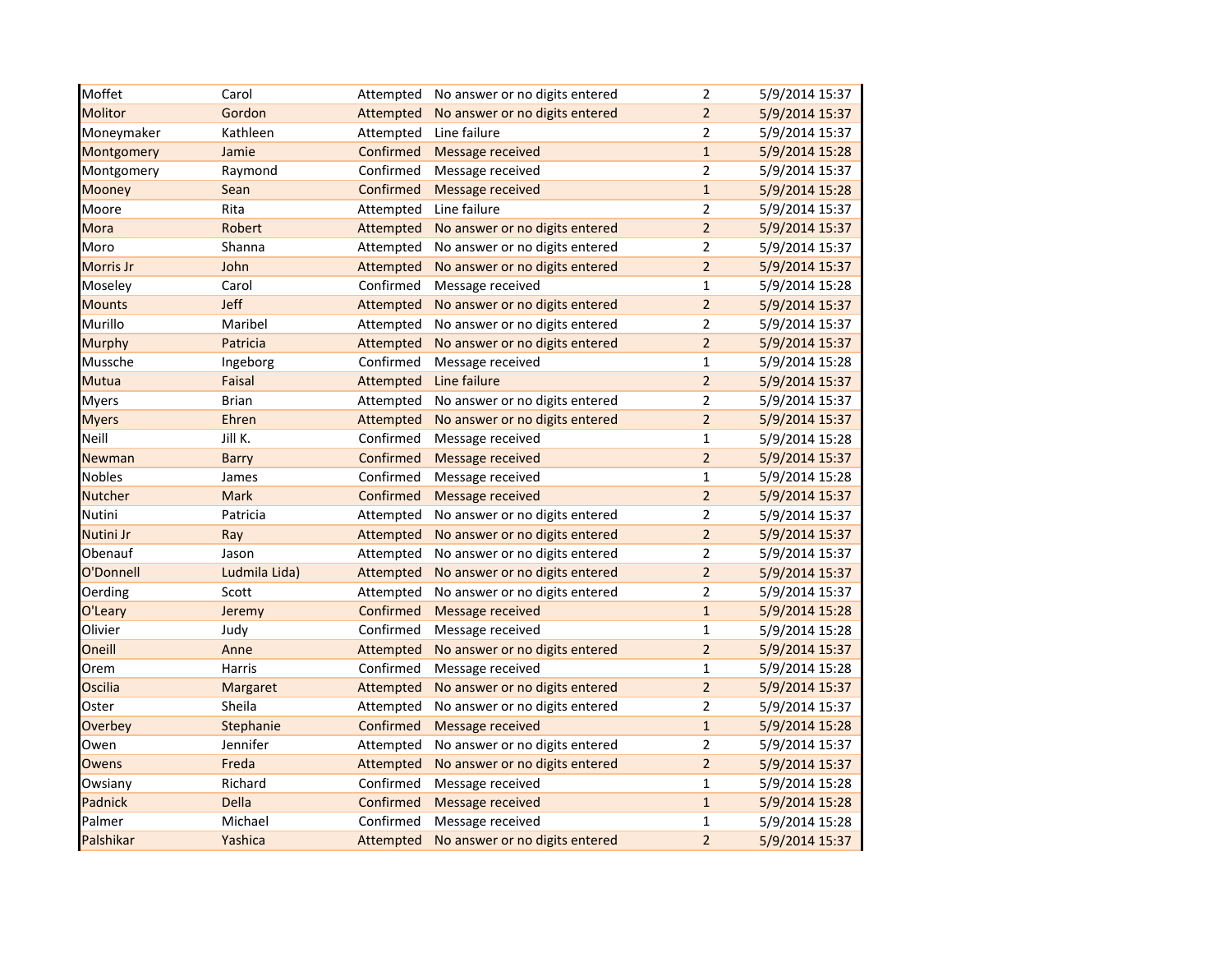| Parchment         | Claire Davis     | Attempted | No answer or no digits entered | $\overline{2}$ | 5/9/2014 15:37 |
|-------------------|------------------|-----------|--------------------------------|----------------|----------------|
| Parks             | Graham           | Confirmed | Message received               | $\mathbf{1}$   | 5/9/2014 15:28 |
| Pascu             | Vasile           | Confirmed | Message received               | $\mathbf{1}$   | 5/9/2014 15:28 |
| Pascu             | Maria            | Attempted | No answer or no digits entered | $\overline{2}$ | 5/9/2014 15:37 |
| Patchin           | Dan              | Attempted | Line failure                   | $\overline{2}$ | 5/9/2014 15:37 |
| Patraw            | Noah             | Confirmed | <b>Message received</b>        | $\overline{2}$ | 5/9/2014 15:37 |
| Patten            | Katherine        | Confirmed | Message received               | $\mathbf{1}$   | 5/9/2014 15:28 |
| Patterson         | Joshua           | Attempted | No answer or no digits entered | $\overline{2}$ | 5/9/2014 15:37 |
| Pegg              | Pamlin           | Attempted | No answer or no digits entered | $\overline{2}$ | 5/9/2014 15:37 |
| Pennington        | Keturah          | Attempted | Line failure                   | $\overline{2}$ | 5/9/2014 15:37 |
| Pepper            | Elizabeth        | Attempted | No answer or no digits entered | $\overline{2}$ | 5/9/2014 15:37 |
| Peters            | Colleen          | Attempted | Line failure                   | $\overline{2}$ | 5/9/2014 15:37 |
| Petersen          | Nicolas          | Attempted | No answer or no digits entered | $\overline{2}$ | 5/9/2014 15:37 |
| Petersen          | Virginia         | Attempted | No answer or no digits entered | $\overline{2}$ | 5/9/2014 15:37 |
| Peterson-Phillips | Amber            | Confirmed | Message received               | $\mathbf{1}$   | 5/9/2014 15:28 |
| Petherbridge      | John             | Attempted | No answer or no digits entered | $\overline{2}$ | 5/9/2014 15:37 |
| Phillips          | David            | Attempted | No answer or no digits entered | $\mathbf 2$    | 5/9/2014 15:37 |
| <b>Phillips</b>   | Donette Dee Dee) | Attempted | No answer or no digits entered | $\overline{2}$ | 5/9/2014 15:37 |
| Pitts             | Gregory          | Confirmed | Message received               | $\mathbf{1}$   | 5/9/2014 15:28 |
| Plassaras         | Petros           | Attempted | No answer or no digits entered | $\overline{2}$ | 5/9/2014 15:37 |
| Porter            | Evelyn           | Attempted | No answer or no digits entered | $\overline{2}$ | 5/9/2014 15:37 |
| Prongay           | <b>Kamm</b>      | Attempted | No answer or no digits entered | $\mathbf 2$    | 5/9/2014 15:37 |
| Provorse          | Rebecca          | Attempted | No answer or no digits entered | $\mathbf 2$    | 5/9/2014 15:37 |
| Pullan            | Judith           | Attempted | No answer or no digits entered | $\overline{2}$ | 5/9/2014 15:37 |
| Pyrch             | John             | Attempted | No answer or no digits entered | $\overline{2}$ | 5/9/2014 15:37 |
| Quan              | Jeanne           | Attempted | No answer or no digits entered | $\overline{2}$ | 5/9/2014 15:37 |
| Quentin           | Margaret Peggy)  | Confirmed | Message received               | $\mathbf{1}$   | 5/9/2014 15:28 |
| Quinby            | Katherine        | Confirmed | Message received               | $\mathbf 1$    | 5/9/2014 15:28 |
| Racette           | James            | Attempted | No answer or no digits entered | $\overline{2}$ | 5/9/2014 15:37 |
| <b>Raisig</b>     | Charlotte        | Attempted | No answer or no digits entered | $\overline{2}$ | 5/9/2014 15:37 |
| Rajbhandary       | <b>Bimal</b>     | Attempted | No answer or no digits entered | $\mathbf 2$    | 5/9/2014 15:37 |
| Randall           | Sue              | Attempted | No answer or no digits entered | $\overline{2}$ | 5/9/2014 15:37 |
| Raschke Williams) | Wanda            | Confirmed | Message received               | $\mathbf{1}$   | 5/9/2014 15:28 |
| Rasmussen         | Dawn             | Attempted | No answer or no digits entered | $\overline{2}$ | 5/9/2014 15:37 |
| Raymond           | Scott            | Confirmed | Message received               | $\mathbf 1$    | 5/9/2014 15:28 |
| Read              | Maryellen        | Confirmed | Message received               | $\mathbf{1}$   | 5/9/2014 15:28 |
| Read              | Rory             | Confirmed | Message received               | $\mathbf 2$    | 5/9/2014 15:37 |
| Redwood           | Mariah           | Confirmed | Message received               | $\mathbf 2$    | 5/9/2014 15:37 |
| Reece             | John             | Confirmed | Message received               | $\mathbf{1}$   | 5/9/2014 15:28 |
| Reece             | Marilyn Kelly)   | Confirmed | Message received               | $\overline{2}$ | 5/9/2014 15:37 |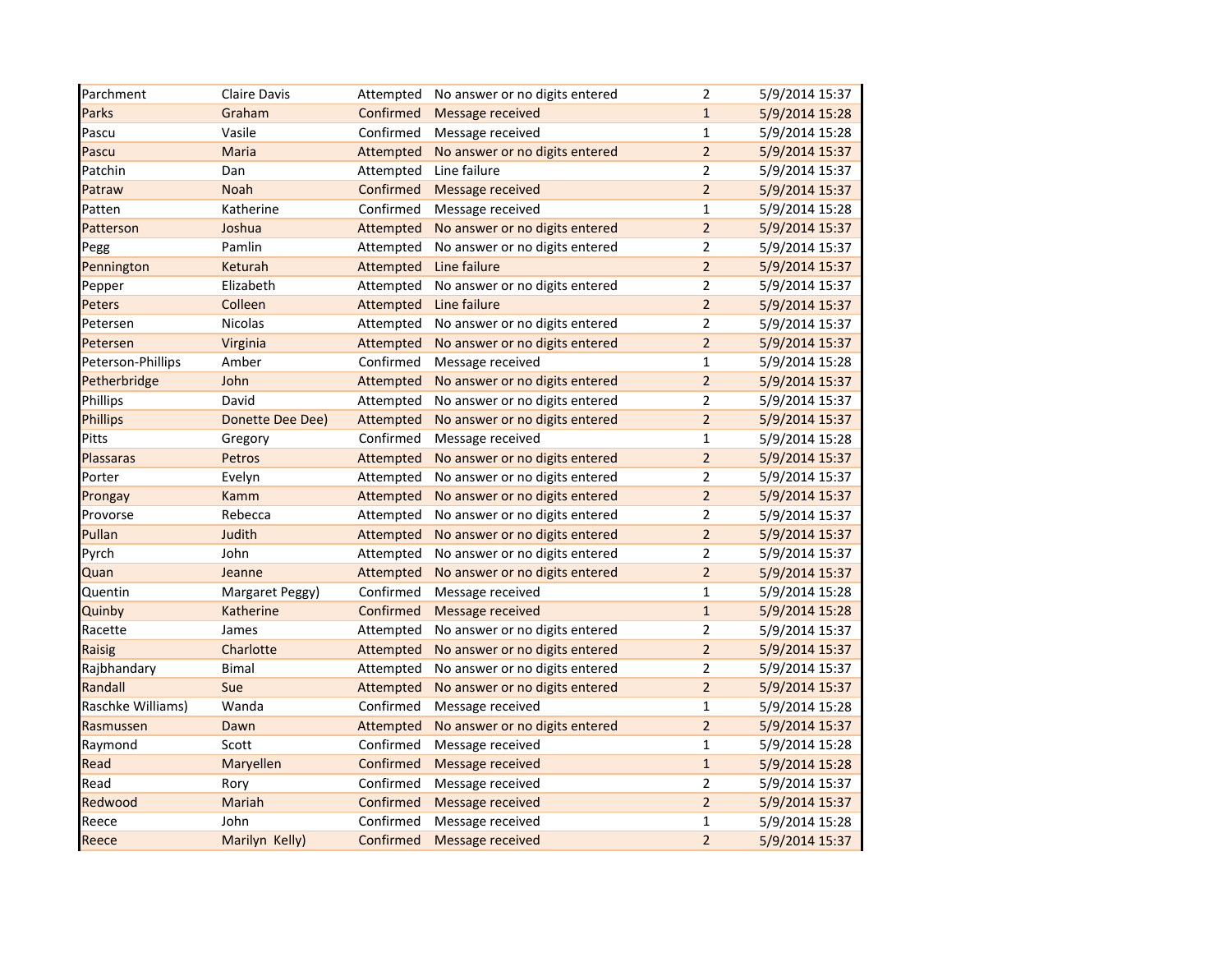| Reece               | William     | Attempted | No answer or no digits entered | $\mathbf 2$    | 5/9/2014 15:37 |
|---------------------|-------------|-----------|--------------------------------|----------------|----------------|
| Reese               | Adam        | Confirmed | Message received               | $\overline{2}$ | 5/9/2014 15:37 |
| Reifer              | Robert      | Attempted | No answer or no digits entered | $\mathbf 2$    | 5/9/2014 15:37 |
| Reifer              | Wendy       | Attempted | No answer or no digits entered | $\overline{2}$ | 5/9/2014 15:37 |
| Renfroe             | William     | Confirmed | Message received               | $\mathbf{1}$   | 5/9/2014 15:28 |
| Rentz               | Edward      | Attempted | No answer or no digits entered | $\overline{2}$ | 5/9/2014 15:37 |
| Resnick             | Robin       | Confirmed | Message received               | $\mathbf 1$    | 5/9/2014 15:28 |
| Resor               | Paul        | Confirmed | Message received               | $\mathbf 1$    | 5/9/2014 15:28 |
| <b>Rickford Rn</b>  | FionaRhea   | Attempted | Line failure                   | $\overline{2}$ | 5/9/2014 15:37 |
| Riedman             | Shane       | Confirmed | <b>Message received</b>        | $\overline{2}$ | 5/9/2014 15:37 |
| Riley               | Eric        | Confirmed | Message received               | $\mathbf{1}$   | 5/9/2014 15:28 |
| Robinson            | Matt        | Attempted | No answer or no digits entered | $\overline{2}$ | 5/9/2014 15:37 |
| Rodriguez           | Marcel      | Attempted | No answer or no digits entered | $\overline{2}$ | 5/9/2014 15:37 |
| <b>Roffey Berry</b> | Jane        | Confirmed | Message received               | $\overline{2}$ | 5/9/2014 15:37 |
| Rogers              | Jennifer    | Attempted | No answer or no digits entered | $\mathbf 2$    | 5/9/2014 15:37 |
| Rogers              | Sean        | Attempted | No answer or no digits entered | $\mathbf 1$    | 5/9/2014 15:44 |
| Rok                 | Pete        | Confirmed | Message received               | $\mathbf{1}$   | 5/9/2014 15:44 |
| Rolin               | Trish       | Attempted | No answer or no digits entered | $\mathbf{1}$   | 5/9/2014 15:44 |
| Rome                | Andrew      | Attempted | Line failure                   | $\mathbf 1$    | 5/9/2014 15:44 |
| Rood                | Jason       | Attempted | No answer or no digits entered | $\mathbf{1}$   | 5/9/2014 15:44 |
| Rook                | Jeffrey     | Attempted | No answer or no digits entered | $\mathbf 1$    | 5/9/2014 15:44 |
| Rose                | <b>Mike</b> | Attempted | No answer or no digits entered | $\mathbf 1$    | 5/9/2014 15:44 |
| Rosenhaft           | Richard     | Attempted | No answer or no digits entered | $\mathbf{1}$   | 5/9/2014 15:44 |
| Rosenwinkel         | Heather     | Confirmed | Message received               | $\mathbf{1}$   | 5/9/2014 15:44 |
| Rosica              | Francis     | Attempted | No answer or no digits entered | $\mathbf{1}$   | 5/9/2014 15:44 |
| Ross                | Sharon      | Attempted | No answer or no digits entered | $\mathbf{1}$   | 5/9/2014 15:44 |
| Rossi               | Paul        | Attempted | No answer or no digits entered | $\mathbf{1}$   | 5/9/2014 15:44 |
| <b>Rossing</b>      | Lynn        | Attempted | No answer or no digits entered | $\mathbf{1}$   | 5/9/2014 15:44 |
| Rossiter            | Jeromy      | Confirmed | Message received               | $\mathbf{1}$   | 5/9/2014 15:44 |
| Roth                | Michael     | Confirmed | Message received               | $\mathbf{1}$   | 5/9/2014 15:44 |
| Rowland             | Arnie       | Attempted | No answer or no digits entered | $\mathbf{1}$   | 5/9/2014 15:44 |
| Roy                 | Jason       | Attempted | No answer or no digits entered | $\mathbf{1}$   | 5/9/2014 15:44 |
| Rubino              | James       | Confirmed | Message received               | $\mathbf 1$    | 5/9/2014 15:44 |
| <b>Russill</b>      | Sandra      | Attempted | No answer or no digits entered | $\mathbf 1$    | 5/9/2014 15:44 |
| Russo               | Judith      | Attempted | No answer or no digits entered | $\mathbf 1$    | 5/9/2014 15:44 |
| Ruth                | Gary        | Attempted | No answer or no digits entered | $\mathbf 1$    | 5/9/2014 15:44 |
| Ruth                | Judith      | Attempted | No answer or no digits entered | $\mathbf{1}$   | 5/9/2014 15:44 |
| Salmond             | Mike        | Attempted | No answer or no digits entered | $\mathbf{1}$   | 5/9/2014 15:44 |
| Salzwedel           | Paul        | Attempted | No answer or no digits entered | $\mathbf 1$    | 5/9/2014 15:44 |
| Samson              | Anne        | Attempted | No answer or no digits entered | $\mathbf{1}$   | 5/9/2014 15:44 |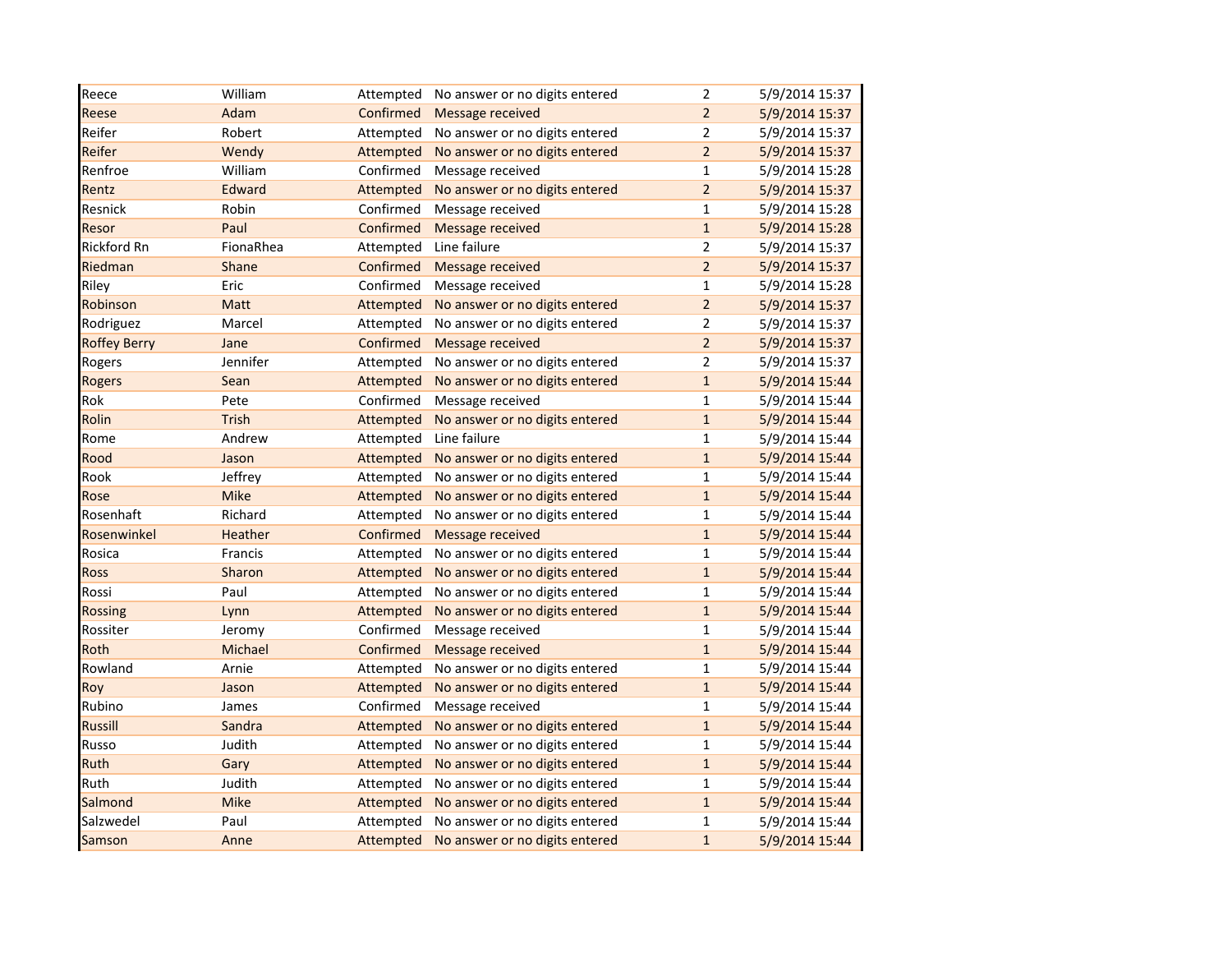| Sanders         | Jeremy    | Confirmed | Message received               | $\mathbf{1}$ | 5/9/2014 15:44 |
|-----------------|-----------|-----------|--------------------------------|--------------|----------------|
| <b>Sanders</b>  | Jill      | Confirmed | Message received               | $\mathbf{1}$ | 5/9/2014 15:44 |
| Sanders         | Robert    | Attempted | No answer or no digits entered | $\mathbf{1}$ | 5/9/2014 15:44 |
| Sayi            | Corbin    | Attempted | No answer or no digits entered | $\mathbf{1}$ | 5/9/2014 15:44 |
| Schaefer        | Jo        | Attempted | No answer or no digits entered | $\mathbf{1}$ | 5/9/2014 15:44 |
| <b>Schiffer</b> | Jacob     | Attempted | No answer or no digits entered | $\mathbf{1}$ | 5/9/2014 15:44 |
| Schilmoeller    | Michael   | Attempted | No answer or no digits entered | $\mathbf{1}$ | 5/9/2014 15:44 |
| Schmit          | Laura     | Attempted | No answer or no digits entered | $\mathbf{1}$ | 5/9/2014 15:44 |
| Schmoldt        | Ralph     | Confirmed | Message received               | $\mathbf{1}$ | 5/9/2014 15:44 |
| <b>Scholl</b>   | Lew       | Attempted | No answer or no digits entered | $\mathbf{1}$ | 5/9/2014 15:44 |
| Schrader        | Karen     | Confirmed | Message received               | $\mathbf{1}$ | 5/9/2014 15:44 |
| Schreiner       | David     | Attempted | No answer or no digits entered | $\mathbf{1}$ | 5/9/2014 15:44 |
| Schulenburg     | Keith     | Attempted | No answer or no digits entered | $\mathbf 1$  | 5/9/2014 15:44 |
| <b>Schultz</b>  | Gary      | Attempted | No answer or no digits entered | $\mathbf{1}$ | 5/9/2014 15:44 |
| Scott           | Etienne   | Attempted | No answer or no digits entered | $\mathbf 1$  | 5/9/2014 15:44 |
| Searle          | Shelley   | Attempted | No answer or no digits entered | $\mathbf{1}$ | 5/9/2014 15:44 |
| Sears           | Tricia    | Confirmed | Message received               | $\mathbf{1}$ | 5/9/2014 15:44 |
| Selby           | Katie     | Attempted | No answer or no digits entered | $\mathbf{1}$ | 5/9/2014 15:44 |
| Seung           | Steven    | Attempted | No answer or no digits entered | $\mathbf{1}$ | 5/9/2014 15:44 |
| Shipman         | Virginia  | Confirmed | Message received               | $\mathbf{1}$ | 5/9/2014 15:44 |
| Shook           | Anna      | Attempted | No answer or no digits entered | $\mathbf 1$  | 5/9/2014 15:44 |
| Shortreed       | Greg      | Confirmed | Message received               | $\mathbf{1}$ | 5/9/2014 15:44 |
| Siegman         | Dennis    | Attempted | No answer or no digits entered | $\mathbf{1}$ | 5/9/2014 15:44 |
| <b>Simmons</b>  | Timothy   | Attempted | No answer or no digits entered | $\mathbf{1}$ | 5/9/2014 15:44 |
| Simonen         | Brenn     | Confirmed | Message received               | $\mathbf 1$  | 5/9/2014 15:44 |
| <b>Simpson</b>  | Michael   | Confirmed | Message received               | $\mathbf{1}$ | 5/9/2014 15:44 |
| Singh           | Devin     | Attempted | No answer or no digits entered | $\mathbf{1}$ | 5/9/2014 15:44 |
| Singh           | Shamindra | Attempted | No answer or no digits entered | $\mathbf{1}$ | 5/9/2014 15:44 |
| Sirotak         | Will      | Confirmed | Message received               | $\mathbf{1}$ | 5/9/2014 15:44 |
| Slavin          | Edward    | Attempted | No answer or no digits entered | $\mathbf{1}$ | 5/9/2014 15:44 |
| Smalley         | William   | Attempted | No answer or no digits entered | $\mathbf{1}$ | 5/9/2014 15:44 |
| Smith           | Calvin    | Confirmed | Message received               | $\mathbf{1}$ | 5/9/2014 15:44 |
| Smith           | Neal      | Confirmed | Message received               | $\mathbf{1}$ | 5/9/2014 15:44 |
| Snook           | Carl      | Attempted | No answer or no digits entered | $\mathbf{1}$ | 5/9/2014 15:44 |
| Spring          | Angie     | Attempted | No answer or no digits entered | $\mathbf 1$  | 5/9/2014 15:44 |
| <b>Stange</b>   | Janis     | Attempted | No answer or no digits entered | $\mathbf{1}$ | 5/9/2014 15:44 |
| <b>Staples</b>  | Amy       | Confirmed | Message received               | $\mathbf{1}$ | 5/9/2014 15:44 |
| <b>Steele</b>   | Alvin     | Attempted | No answer or no digits entered | $\mathbf{1}$ | 5/9/2014 15:44 |
| Steele          | Christine | Attempted | No answer or no digits entered | $\mathbf{1}$ | 5/9/2014 15:44 |
| <b>Stein</b>    | Janet     | Attempted | No answer or no digits entered | $\mathbf{1}$ | 5/9/2014 15:44 |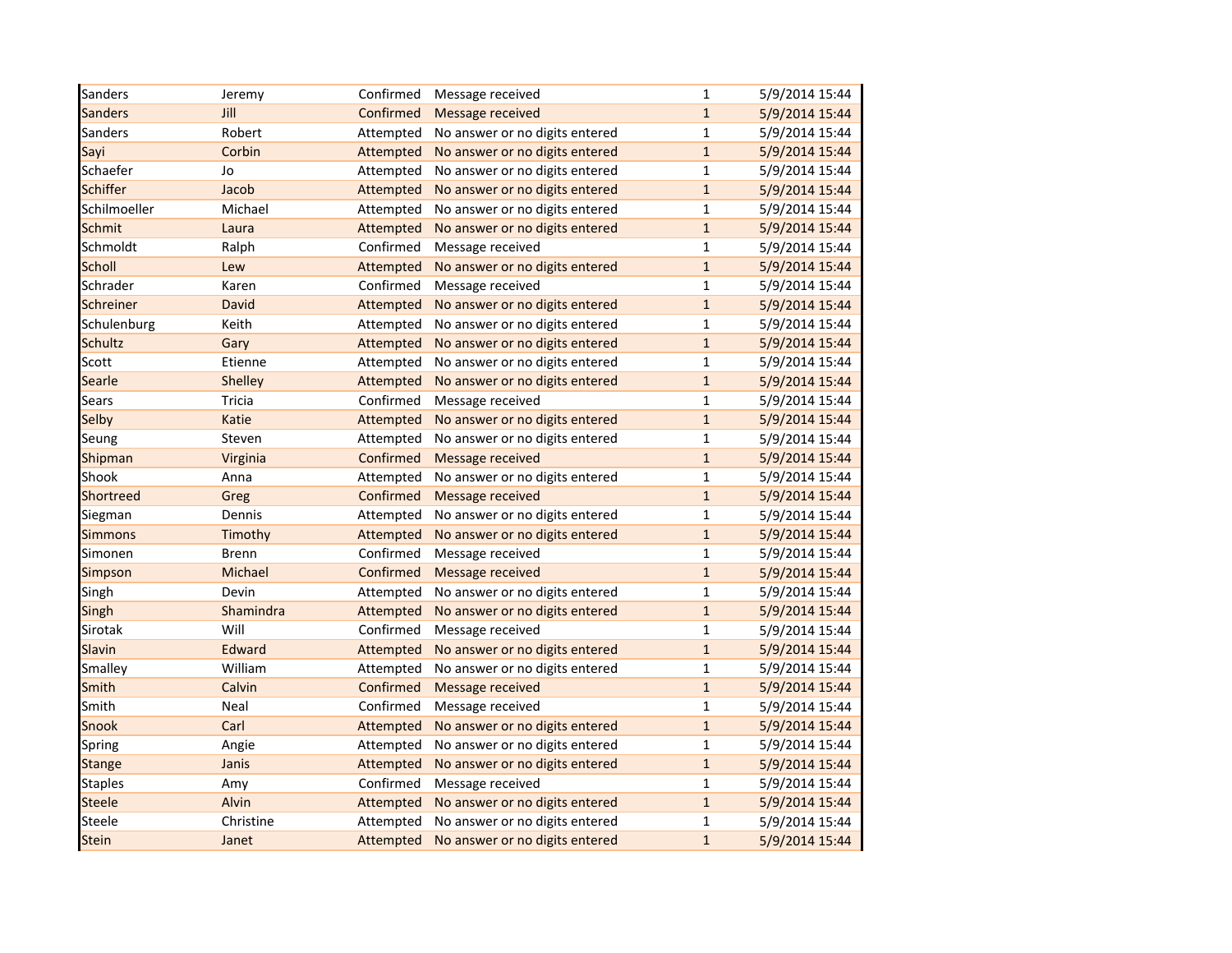| Stephan         | George         |           | Attempted No answer or no digits entered | $\mathbf{1}$ | 5/9/2014 15:44 |
|-----------------|----------------|-----------|------------------------------------------|--------------|----------------|
| <b>Stephens</b> | Amy            | Attempted | No answer or no digits entered           | $\mathbf{1}$ | 5/9/2014 15:44 |
| Steup           | John           | Confirmed | Message received                         | $\mathbf{1}$ | 5/9/2014 15:44 |
| Steven          | <b>Matthew</b> | Attempted | No answer or no digits entered           | $\mathbf 1$  | 5/9/2014 15:44 |
| Stewart         | Kathryn        | Confirmed | Message received                         | $\mathbf{1}$ | 5/9/2014 15:44 |
| Stiner          | Aaron          | Attempted | No answer or no digits entered           | $\mathbf{1}$ | 5/9/2014 15:44 |
| Stoffel         | Markus         | Attempted | No answer or no digits entered           | $\mathbf 1$  | 5/9/2014 15:44 |
| <b>Stofko</b>   | Matt           | Confirmed | Message received                         | $\mathbf{1}$ | 5/9/2014 15:44 |
| Stovall         | Matthew        | Attempted | No answer or no digits entered           | $\mathbf 1$  | 5/9/2014 15:44 |
| <b>Straub</b>   | Paul           | Attempted | No answer or no digits entered           | $\mathbf 1$  | 5/9/2014 15:44 |
| Strohecker      | Jamie          | Attempted | No answer or no digits entered           | $\mathbf{1}$ | 5/9/2014 15:44 |
| <b>Strong</b>   | Robert         | Attempted | No answer or no digits entered           | $\mathbf{1}$ | 5/9/2014 15:44 |
| Stuart          | Gary           | Confirmed | Message received                         | $\mathbf{1}$ | 5/9/2014 15:44 |
| Sturgeon        | Marvin Monte)  | Attempted | No answer or no digits entered           | $\mathbf{1}$ | 5/9/2014 15:44 |
| <b>Suggs</b>    | Joe            | Attempted | No answer or no digits entered           | $\mathbf{1}$ | 5/9/2014 15:44 |
| <b>Suggs</b>    | Sidney         | Attempted | No answer or no digits entered           | $\mathbf{1}$ | 5/9/2014 15:44 |
| <b>Summers</b>  | Bonnie         | Attempted | No answer or no digits entered           | $\mathbf{1}$ | 5/9/2014 15:44 |
| Sumner          | Darrel         | Confirmed | Message received                         | $\mathbf{1}$ | 5/9/2014 15:44 |
| Sutliff         | Cindy          | Attempted | No answer or no digits entered           | $\mathbf 1$  | 5/9/2014 15:44 |
| Swatland        | Cindylynn cl)  | Attempted | No answer or no digits entered           | $\mathbf{1}$ | 5/9/2014 15:44 |
| Tane            | Seth           | Confirmed | Message received                         | $\mathbf 1$  | 5/9/2014 15:44 |
| <b>Taylor</b>   | Daniel         | Attempted | No answer or no digits entered           | $\mathbf{1}$ | 5/9/2014 15:44 |
| Taylor          | Glenn          | Attempted | No answer or no digits entered           | $\mathbf{1}$ | 5/9/2014 15:44 |
| <b>Teeny</b>    | Rochelle       | Attempted | No answer or no digits entered           | $\mathbf{1}$ | 5/9/2014 15:44 |
| Terrill         | Ray            | Confirmed | Message received                         | $\mathbf{1}$ | 5/9/2014 15:44 |
| Thebault        | Pamela         | Attempted | No answer or no digits entered           | $\mathbf{1}$ | 5/9/2014 15:44 |
| Thiel           | Suzanne        | Attempted | No answer or no digits entered           | $\mathbf{1}$ | 5/9/2014 15:44 |
| Thompson        | Sam            | Attempted | No answer or no digits entered           | $\mathbf 1$  | 5/9/2014 15:44 |
| Thompson        | Sarah          | Attempted | No answer or no digits entered           | $\mathbf{1}$ | 5/9/2014 15:44 |
| Thomson         | Murrianna      | Attempted | No answer or no digits entered           | $\mathbf{1}$ | 5/9/2014 15:44 |
| Tiller          | Patrick        | Attempted | Line failure                             | $\mathbf{1}$ | 5/9/2014 15:44 |
| Timm            | Sally          | Confirmed | Message received                         | $\mathbf{1}$ | 5/9/2014 15:44 |
| Timm            | lan            | Attempted | No answer or no digits entered           | $\mathbf 1$  | 5/9/2014 15:44 |
| <b>Tomono</b>   | Gary           | Confirmed | Message received                         | $\mathbf{1}$ | 5/9/2014 15:44 |
| <b>Tracy</b>    | Matt           | Attempted | No answer or no digits entered           | $\mathbf 1$  | 5/9/2014 15:44 |
| <b>Traver</b>   | <b>Thomas</b>  | Confirmed | Message received                         | $\mathbf 1$  | 5/9/2014 15:44 |
| <b>Travis</b>   | Joe            | Attempted | No answer or no digits entered           | $\mathbf{1}$ | 5/9/2014 15:44 |
| Trevino         | Lori           | Attempted | No answer or no digits entered           | $\mathbf{1}$ | 5/9/2014 15:44 |
| Triana          | Sean           | Confirmed | Message received                         | $\mathbf 1$  | 5/9/2014 15:44 |
| <b>Tsurumi</b>  | Naomi          | Attempted | No answer or no digits entered           | $\mathbf{1}$ | 5/9/2014 15:44 |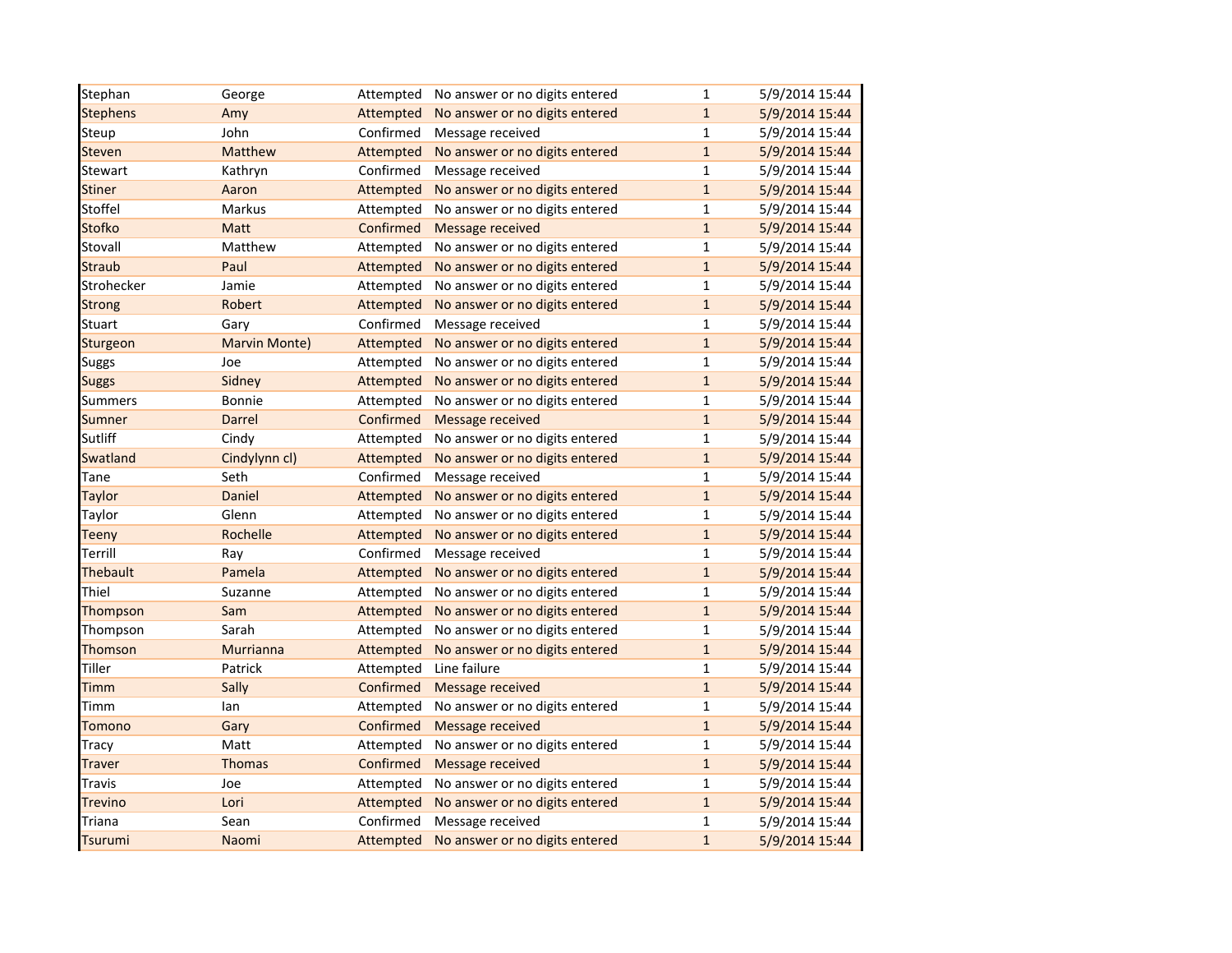| Turpin                 | Daniel        | Attempted | No answer or no digits entered | $\mathbf 1$  | 5/9/2014 15:44 |
|------------------------|---------------|-----------|--------------------------------|--------------|----------------|
| <b>Ussher Groff</b>    | Elizabeth     | Attempted | No answer or no digits entered | $\mathbf{1}$ | 5/9/2014 15:44 |
| Uzunoe                 | Lisa          | Attempted | No answer or no digits entered | $\mathbf{1}$ | 5/9/2014 15:44 |
| Van Der Voo            | Lee           | Attempted | No answer or no digits entered | $\mathbf{1}$ | 5/9/2014 15:44 |
| Van Keuren             | Jeremy        | Confirmed | Message received               | $\mathbf{1}$ | 5/9/2014 15:44 |
| Van Maldeghem          | Robert        | Attempted | No answer or no digits entered | $\mathbf{1}$ | 5/9/2014 15:44 |
| Van Sickle             | Matthew       | Attempted | No answer or no digits entered | $\mathbf{1}$ | 5/9/2014 15:44 |
| Villar                 | Oscar         | Attempted | No answer or no digits entered | $\mathbf{1}$ | 5/9/2014 15:44 |
| Vinograd               | Patrick       | Confirmed | Message received               | $\mathbf{1}$ | 5/9/2014 15:44 |
| Voyton                 | Eugene        | Attempted | No answer or no digits entered | $\mathbf{1}$ | 5/9/2014 15:44 |
| Vrla                   | Gayle         | Attempted | No answer or no digits entered | $\mathbf{1}$ | 5/9/2014 15:44 |
| Wade                   | Michael       | Attempted | No answer or no digits entered | $\mathbf{1}$ | 5/9/2014 15:44 |
| Wagner                 | Steve         | Attempted | No answer or no digits entered | $\mathbf{1}$ | 5/9/2014 15:44 |
| Waisanen               | Heather       | Attempted | No answer or no digits entered | $\mathbf{1}$ | 5/9/2014 15:44 |
| Walker                 | Mike          | Attempted | No answer or no digits entered | $\mathbf{1}$ | 5/9/2014 15:44 |
| Wallace                | Casey         | Confirmed | Message received               | $\mathbf{1}$ | 5/9/2014 15:44 |
| Walter                 | Ginger        | Confirmed | Message received               | $\mathbf{1}$ | 5/9/2014 15:44 |
| Ward                   | Sandra        | Confirmed | Message received               | $\mathbf{1}$ | 5/9/2014 15:44 |
| Ward                   | Keith         | Attempted | No answer or no digits entered | $\mathbf{1}$ | 5/9/2014 15:44 |
| Ward                   | Sharon        | Attempted | No answer or no digits entered | $\mathbf{1}$ | 5/9/2014 15:44 |
| Warner                 | John          | Confirmed | Message received               | $\mathbf{1}$ | 5/9/2014 15:44 |
| Warren                 | <b>Nate</b>   | Attempted | Line failure                   | $\mathbf{1}$ | 5/9/2014 15:44 |
| Warren                 | Rebecca       | Attempted | No answer or no digits entered | $\mathbf{1}$ | 5/9/2014 15:44 |
| Warren                 | Roger         | Attempted | No answer or no digits entered | $\mathbf{1}$ | 5/9/2014 15:44 |
| Watkins                | Faith         | Confirmed | Message received               | $\mathbf{1}$ | 5/9/2014 15:44 |
| <b>Watkins</b>         | Stephanie     | Attempted | No answer or no digits entered | $\mathbf{1}$ | 5/9/2014 15:44 |
| Watson                 | Angela        | Confirmed | Message received               | $\mathbf{1}$ | 5/9/2014 15:44 |
| Watson                 | Jude          | Attempted | No answer or no digits entered | $\mathbf{1}$ | 5/9/2014 15:44 |
| Watson                 | Paul          | Attempted | No answer or no digits entered | $\mathbf{1}$ | 5/9/2014 15:44 |
| Watt                   | Susan         | Confirmed | Message received               | $\mathbf{1}$ | 5/9/2014 15:44 |
| Watt                   | <b>Bruce</b>  | Attempted | No answer or no digits entered | $\mathbf{1}$ | 5/9/2014 15:44 |
| Weber                  | Cheryl        | Attempted | No answer or no digits entered | $\mathbf{1}$ | 5/9/2014 15:44 |
| Weeks                  | Ronald        | Attempted | No answer or no digits entered | $\mathbf{1}$ | 5/9/2014 15:44 |
| Weimer                 | Mindy         | Confirmed | Message received               | $\mathbf{1}$ | 5/9/2014 15:44 |
| Wentzek                | Jessica       | Attempted | No answer or no digits entered | $\mathbf{1}$ | 5/9/2014 15:44 |
| Werner                 | Ronnie        | Attempted | No answer or no digits entered | $\mathbf{1}$ | 5/9/2014 15:44 |
| West                   | Charles       | Confirmed | Message received               | $\mathbf{1}$ | 5/9/2014 15:44 |
| Wheeler-Weber          | Mary-Margaret | Attempted | No answer or no digits entered | $\mathbf{1}$ | 5/9/2014 15:44 |
| White                  | Diane         | Attempted | Line failure                   | $\mathbf{1}$ | 5/9/2014 15:44 |
| <b>White-Blakemore</b> | Alison        | Attempted | No answer or no digits entered | $\mathbf{1}$ | 5/9/2014 15:44 |